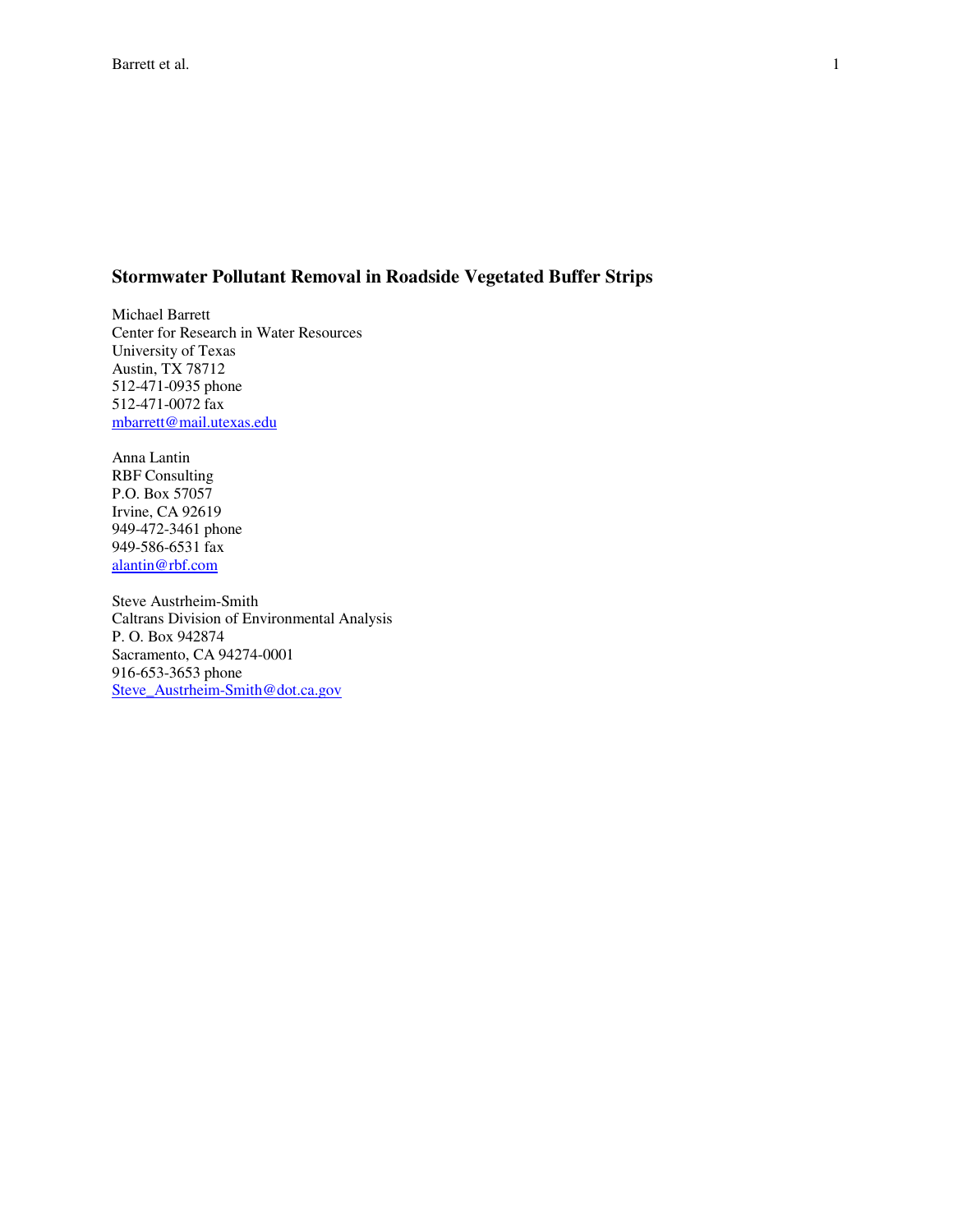Abstract: The Roadside Vegetated Treatment Sites Study was a two-year water quality monitoring project undertaken to evaluate the removal of storm water contaminants by existing vegetated slopes adjacent to freeways. The objectives of this study were to determine if standard roadway design requirements result in biofilter strips with treatment equivalent to those specifically engineered for water quality performance, and to generate design criteria. Variables such as width, slope, vegetation density, and hydraulic loading were evaluated by studying the runoff through existing vegetated slopes at four locations in northern California and four locations in southern California. At each location, concrete channels, approximately 30 m long, were constructed to capture freeway runoff after it passes through existing vegetated strips of varying widths. The quantity and quality of the runoff discharged from the buffer strip was compared to freeway runoff collected at the edge of pavement. The study found that buffer strips consistently reduced the concentration of suspended solids and total metals in stormwater runoff. The strips were generally less effective at removing dissolved metals and essentially no change in concentration was observed for nitrogen and phosphorus. Concentrations of organic carbon, dissolved solids, and hardness were observed to increase. For the constituents exhibiting a decrease in concentration, steady state levels were generally achieved within 5 meters of the pavement edge for slopes commonly found on highway shoulders and when the vegetation coverage exceeded 80%. Slope, vegetation type and height, highway width, and hydraulic residence time had little or no impact on the final concentrations.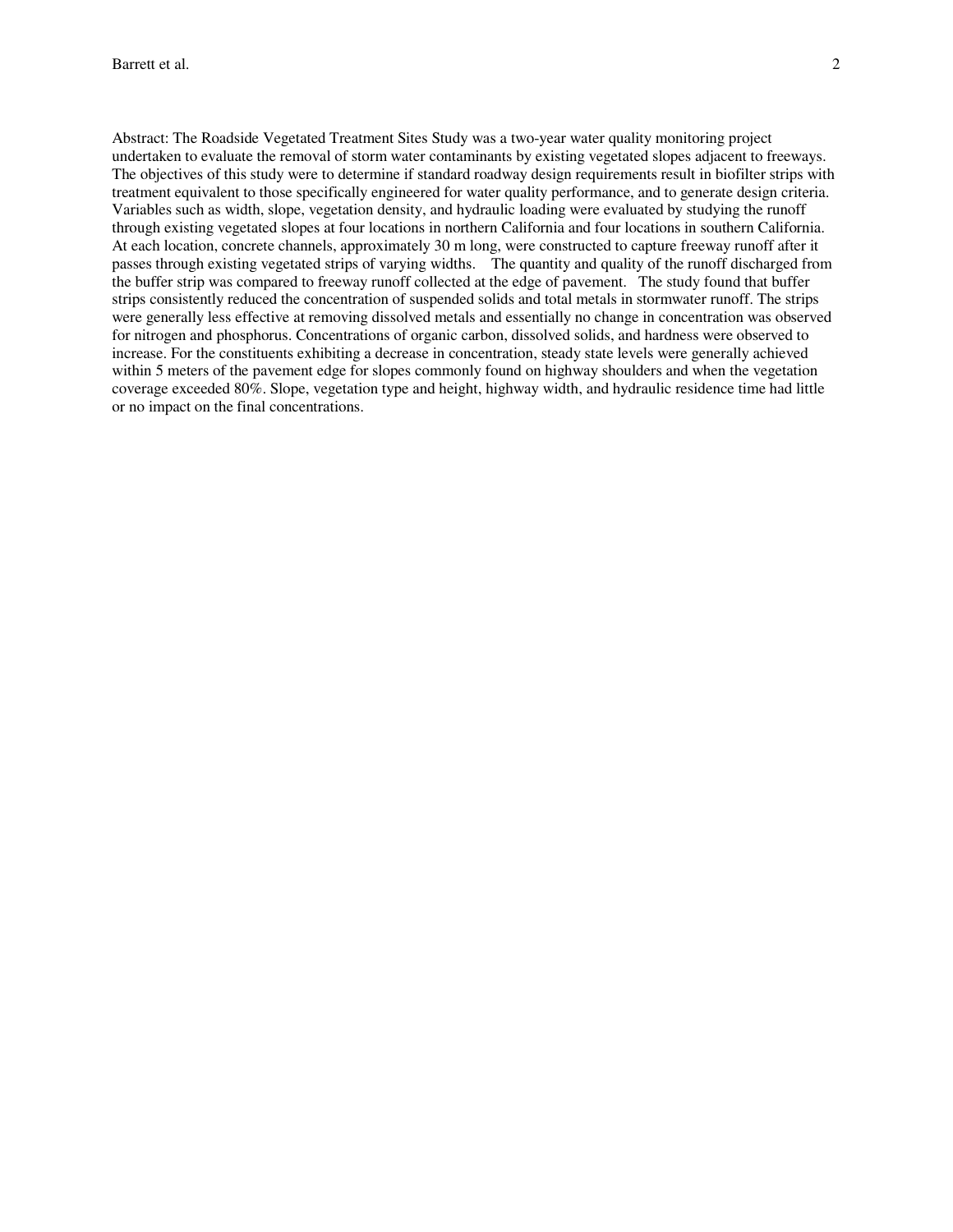#### **INTRODUCTION**

The Clean Water Act, which was enacted in 1972 and amended in 1987 to include storm water discharges, requires that states assess the condition of surface waters within their jurisdiction to determine whether they support their designated beneficial uses. A total maximum daily load (TMDL) must be developed for each of the segments designated as impaired for the constituents that are contributing to the impairment. The TMDL is the maximum pollutant load that can be assimilated by the waterbody without impairing its beneficial uses. When TMDLs are developed each of the dischargers to these impaired segments, including transportation agencies, may have to implement Best Management Practices (BMPs) to reduce the discharge of pollutants.

BMPs include vegetative stormwater controls such as grassed swales and vegetated filter strips. Vegetated filter strips, also known as buffer strips are relatively smooth vegetated areas with moderate slopes that accept stormwater runoff as overland sheet flow. The mechanisms of pollutant removal are filtration by grass blades or other vegetation, sedimentation, adsorption, infiltration into the soil, and biological and chemical activity in the grass/soil media. Although not designed specifically for water quality treatment and often not recognized by regulatory agencies, vegetated areas, such as medians and shoulders may provide substantial pollutant reduction; consequently, evaluation of the degree to which these areas reduce the adverse impacts that might be caused by discharging untreated runoff directly to receiving waters is important. Vegetated areas may mitigate the impact of highway runoff in two major ways, reduction of the concentrations of pollutant and reduction of the amount stormwater discharged to surface waters as a result of infiltration into the soil.

### **LITERATURE REVIEW**

Vegetated swales and filter strips have not always been accepted as primary controls for the treatment of stormwater runoff. This is mainly the result of the wide range of pollutant removals reported for vegetative controls in various studies (Schueler et al, 1992; Young et al, 1996). Consequently, a lack of confidence emerged among regulatory agencies that vegetative controls could provide reliable and consistent removal of pollutants in stormwater. Some design manuals recommend vegetative controls only for pretreatment to reduce sediment loading to filtration systems or other structural stormwater controls. Unfortunately, many of the studies in which lower removal efficiencies were observed were not well designed and significant removal of the pollutants occurred before the runoff entered the test sections that were monitored.

One example is the evaluation of a grassy swale in Austin, Texas, by Welborn and Veenhuis (1988). The authors reported low or negative removals for many stormwater constituents; however, the runoff had traveled through a grassy swale for more than 200 feet *before* reaching the influent to the site that was monitored. The median influent total suspended solids concentration (TSS) was less than 20 mg/L, even though the drainage was derived from an area of medium density townhouses. Unpublished data collected by the City of Austin indicate that TSS concentrations in stormwater runoff from this type of land use are typically above 100 mg/L. The low influent concentration indicates that most of the removal occurred before entering the test section; therefore, the removals reported understate the potential improvement in water quality resulting from use of vegetative controls.

Kaighn and Yu (1996) recognized that the quality of highway runoff entering two test swales was considerably better than that observed at an edge of pavement site located nearby. For example, average TSS concentrations in runoff entering the swale were 38.7 and 32.8 mg/L, while runoff sampled from the pavement nearby had a TSS concentration of 112.9 mg/L. Additional monitoring indicated that much of the removal occurred in the vegetated filter strip crossed by the runoff before entering the swale test section.

Dorman et al (1996) analyzed the performance of three vegetated channels for treating highway runoff and reported TSS removal efficiencies ranging from 98% to negative 7 %. Operational problems and erosion of the channel were reported at the Virginia site. The influent TSS concentrations were as low as 8 mg/L at the Maryland site, and the average was less than 30 mg/L. The third site in Florida was extremely effective in removing suspended solids. The wide range of reported removal efficiencies reinforces the belief that small changes in channel characteristics cause large changes in pollutant removal effectiveness; however, only the data from the Florida site is indicative of the pollutant removal that might be expected in grassy channels.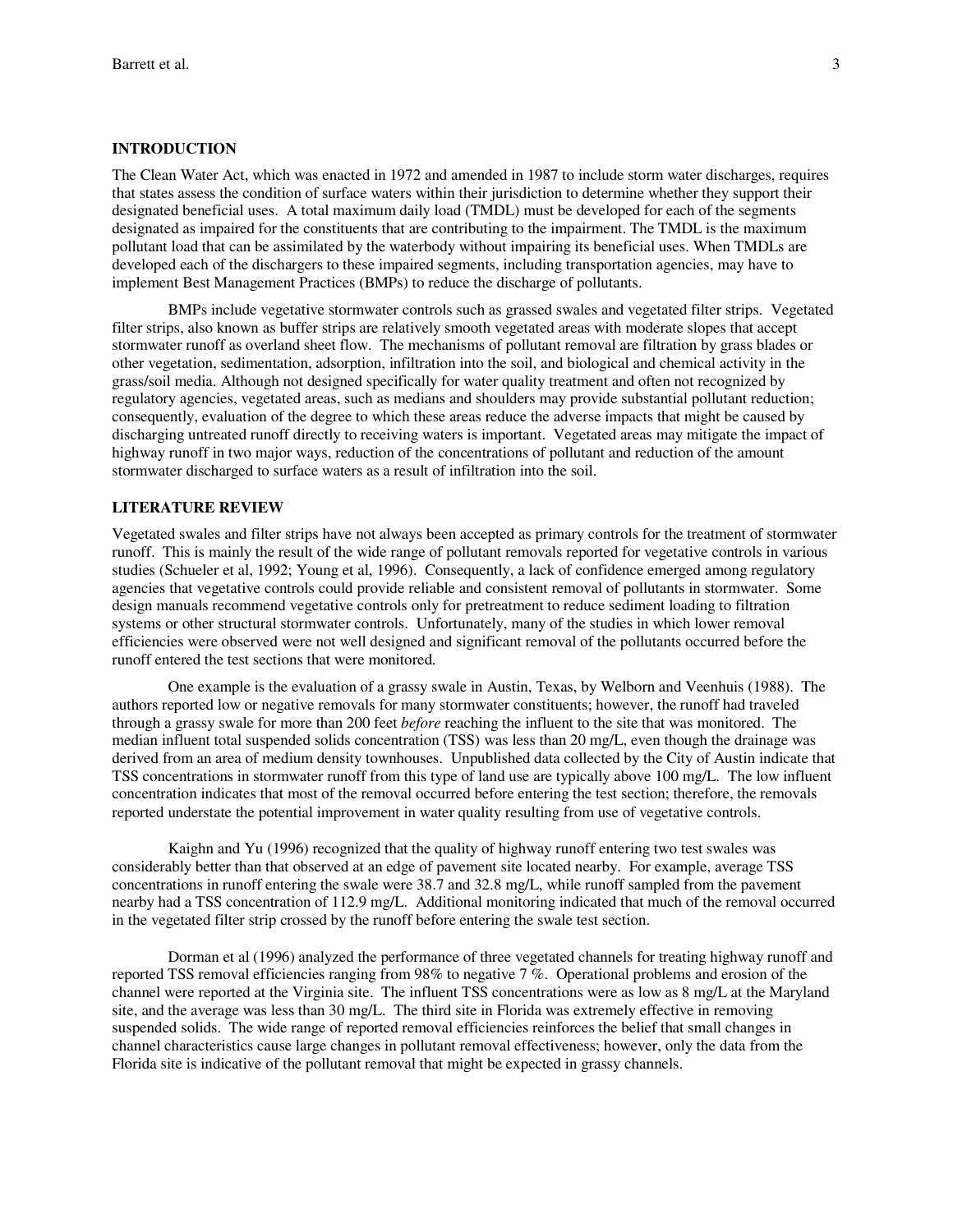The stormwater discharged from the vegetated controls in many of these studies contained 20 mg/L or less of TSS, which is well below the concentrations that would be expected based on the land use in the watershed. However, the impression conveyed by these published reports is that the vegetative controls are unreliable or worse, do nothing at all. In the studies described above, the monitored vegetative controls generally operated to polish the quality of the discharge rather than as the primary treatment device. A more efficient and consistent performance would be expected when the concentrations in the influent to the controls are similar to what might be encountered in untreated urban or highway runoff. The TSS concentrations might range from 100-200 mg/L, which is almost an order of magnitude higher than the influent concentrations reported in the cited studies.

There was a relatively recent study of the performance of vegetated areas adjacent to highways funded by the Texas Department of Transportation (TxDOT) that tried to resolve some of the misconception produced by earlier studies. This study was conducted in Austin, Texas by Barrett et al. (1998). The study determined the efficiency of a grassy median for mitigating highway runoff by measuring concentrations of pollutants in samples of stormwater runoff that were collected directly off the road surface and in samples of stormwater discharged from the median. The sites were selected to investigate the potential for variation in performance between vegetated areas with different characteristics compared the differences in quality and volume of runoff between the edge of pavement and after flowing down a grassy median.

Barrett et al. reported that vegetated channels designed solely for stormwater conveyance can be as effective as sedimentation/filtration systems for reducing the concentrations and loads of constituents in highway runoff. The percent reduction in pollutant mass transported to receiving waters was greater than the concentration reduction because of runoff lost to infiltration. These data indicate that filter strips are effective for treating runoff from 3-lane (each direction) highways at average daily traffic counts greater than 50,000.

There remain a number of important site-specific questions regarding the pollutant removal that can be expected. Because of differences in rainfall patterns, soils, typical road cross-sections and other factors, additional data needs to be collected to ensure that the full benefit of vegetated shoulders and channels is recognized by regulatory agencies. In addition, there is little documentation on maximum slopes and minimum widths for effective stormwater treatment.

#### **METHODOLOGY**

Eight study locations were selected across California that represented the range of slopes, climate, vegetation coverage, soil characteristics, and other regional factors that might impact pollutant removal in roadside vegetated buffer strips. Concrete collection channels were constructed at various distances from the edge of pavement so that the effect of buffer width on pollutant removal could be quantified. The locations of the study sites are shown in Figure 1 and the characteristics of each site are show in Table 1. A photograph of a typical system is presented in Figure 2.

The monitoring occurred over two wet seasons, generally from October to April 2001-2002 and 2002-2003. Monitoring of the RVTS sites began shortly after the completion of construction of the collection systems and installation of the monitoring equipment. The number of sampled storm events ranged from nine at Yorba Linda in southern California to 23 events at the San Rafael site in northern California. Flow weighted composite samples were collected at all locations in accordance with Caltrans guidelines (Caltrans, 2000). Precipitation during each storm event was characterized by total rainfall, duration of rainfall, rainfall intensity, days since last rainfall and antecedent rainfall depth. Most sampled storm events were preceded by at least 24 hr without rainfall, meeting the minimum required antecedent dry period.

Flow monitoring was conducted during each monitored storm event and continually throughout the storm season at each of the RVTS biofilter strips. Flow was measured using bubbler flow meters in conjunction with trapezoidal flumes. During several events, particularly in southern California, flow did not discharge through the biofilter strips due to infiltration.

Vegetation plays an important role in the concentration reduction in buffer strips by slowing the velocity of runoff, stabilizing the slope, and stabilizing accumulated sediment in the root zone of the plants. A vegetation assessment was conducted at all the test sites on a quarterly basis throughout the study duration to characterize the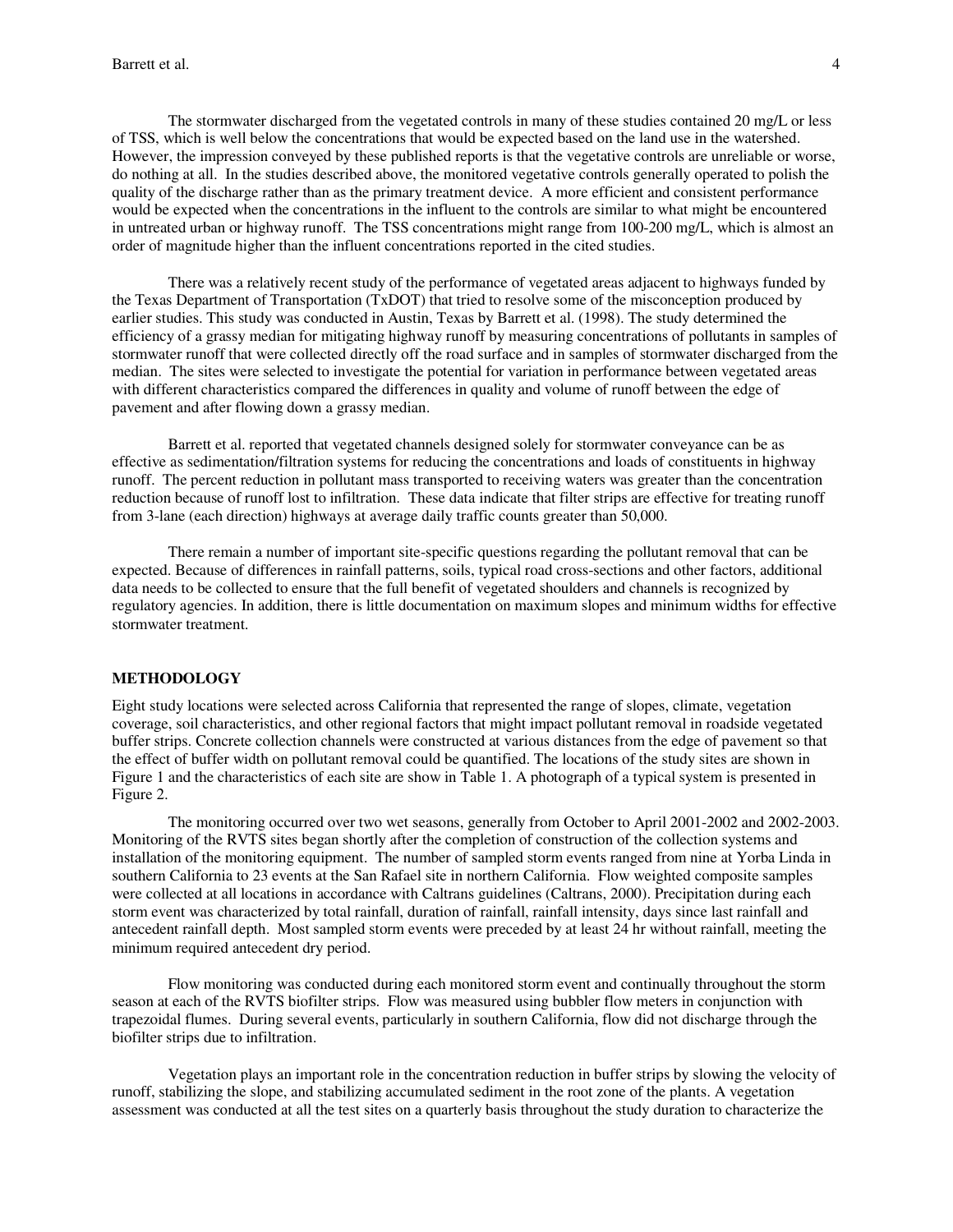vegetation condition of the test sites. The vegetation was characterized by percent vegetation cover/density, height, plant species composition, and indication of maintenance activity.

Analysis of variance (ANOVA) was used to determine whether concentrations measured at each buffer width differed significantly. The purpose of this was to determine whether statistically significant differences exist between constituent concentrations at different buffer strip widths, and whether steady-state concentrations were achieved at any distance away from the edge of pavement. The constituent data were log-transformed prior to applying ANOVA. Initially, ANOVA was applied to the edge of pavement and all buffer widths at each site simultaneously. If there was no statistically significant difference in the means, then it was concluded that the vegetated area had no effect on runoff concentrations. If there was a difference, ANOVA was applied to the concentrations measured at adjacent collection channels to determine the minimum distance from the edge of pavement the greatest change was observed.

Equilibrium concentrations were determined to exist when the following conditions were met: 1) the mean concentration at a given length was significantly different (alpha  $= 0.05$ ) than the edge of pavement mean concentration. 2) all mean concentrations at greater distances were not significantly different (alpha  $= 0.05$ ) from the mean at the aforementioned length. When these conditions are satisfied, it can be inferred that the pollutant concentration has stabilized, and will not significantly change regardless of length away from the pavement. For some constituents the greatest change was observed to occur at the farthest distance monitored from the edge of pavement. In these cases, no judgment about whether these represent equilibrium concentrations can be made.

#### **RESULTS**

### **Water Quality Performance**

There are a number of possible measures of performance of storm water BMPs. The two most common report performance as a removal efficiency (i.e., a percentage change between the influent and effluent quality) or focus on the effluent quality achieved. A boxplot of observed TSS data at Sacramento is presented in Figure 3 and suggests that an irreducible minimum concentration occurs that is relatively insensitive to concentrations at the edge of pavement. Consequently, the primary measure of performance among the sites in this report is the minimum concentration for each constituent at each site and the distance at which it first becomes manifest.

Summary statistics for each of the monitored sites are presented in Tables 2 through 9. The tables contain the summary statistics (arithmetic mean, range, and standard deviation) of the monitoring data collected. The rows have been color coded to indicate whether the observed concentrations at various distances from the edge of pavement exhibit statistically significant increases (shown in red) or decreases (shown in green) in concentration at the 95% confidence level. If the colored cell is located at the far right then the lowest/highest concentration occurs at the greatest distances from the edge of pavement. If multiple cells are colored, such as for TSS in Table 2, then the lowest concentration occurs at the distance of the first colored cell (4.2 m) and no further statistically significant change occurs at greater distances. Constituents in rows with no colored cells did not exhibit any statistically significant change in concentration at the test site. For the constituents exhibiting a statistically significant decrease in concentration, the lowest concentration for all is achieved within 4.6 meters of the edge of pavement and those that increase achieve their highest concentration farthest from the edge of pavement.

A summary of the shortest length observed to produce a constant (best) discharge quality for all constituents that decrease in concentration is presented in Table 10. For the sites with relatively few samples (Irvine and San Onofre) the distance presented is where the lowest concentrations are observed rather than where no statistical difference was demonstrated. The only site not to produce significant reductions was Moreno Valley, which is located in an arid region and only had an average of about 25% vegetation coverage. Table 11 presents the TSS edge of pavement and average discharge concentrations for each of the sites. In general a substantial reduction is observed, except for the sites with abundant gophers and Moreno Valley.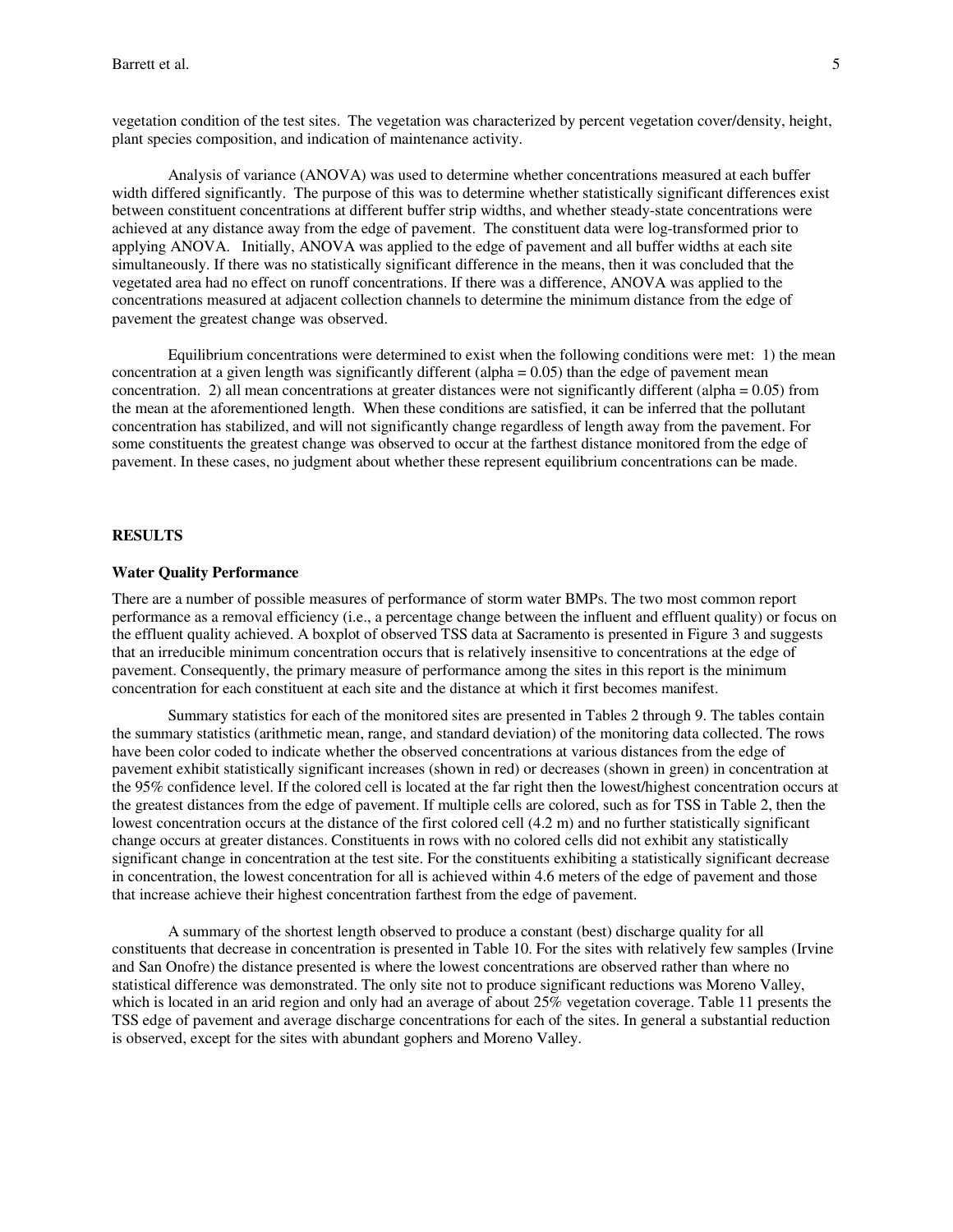#### **Infiltration**

Each length of the buffer strips was evaluated for the amount of infiltration that occurred at each distance based on all events during the study period (not just those monitored for water quality). The load reduction for each of the sites for selected constituents is shown in Table 12. This is the load reduction calculated from the edge of pavement concentration at each site, the discharge concentration, and the runoff coefficient at the buffer widths shown in Table 10. In general, infiltration is responsible for a greater portion of the load reduction than the change in concentration. Only Moreno Valley which was ineffective at reducing concentrations and which had a relatively high runoff coefficient (about 50%) did not have substantial load reductions for all constituents.

### **Vegetation**

Vegetation type and relative quantity is similar at all the California sites except for Moreno Valley, which had less than 25% vegetation coverage for most of the study period. Non-native grasses (Italian rye and brome grasses primarily) dominate and comprise between 65% and 100% of the vegetative cover type. Consequently, there is little basis for relating type of ground cover to performance. Average vegetation height varied between 11 and 22 cm, and was not correlated with performance. The vegetation at Redding, which produced runoff with the lowest constituent concentrations, consisted of 73% grasses with an average height of about 15 cm. This height is near the conventional recommendation for vegetated storm water controls.

Redding and Sacramento have average vegetation coverage exceeding 80% and with moderate slopes achieve irreducible minimum concentrations within 5 meters of the edge of pavement. Sites in southern California such as Irvine, Yorba Linda, and San Onofre have coverages of about 75% or less and with similar slopes require about 10 meters to achieve minimum concentrations. This suggests that performance falls off rapidly as the vegetation coverage declines below 80%.

Performance of existing vegetated areas adjacent to highways was also reported by Barrett et al. (1998). They monitored two sites in the Austin, Texas area, which had substantially different types of vegetation. Despite the differences, average TSS concentrations discharged from the two sites were very similar, 21 mg/L and 29 mg/L. These concentrations are similar to those observed in this study, again suggesting that vegetation type is not an important factor in performance. This conclusion is reinforced by the results of an earlier unpublished study conducted by the California Department of Transportation (Caltrans) of buffer strips engineered and operated specifically for stormwater treatment. The average minimum concentration of TSS observed at these sites, which had a monoculture of salt grass was about 27 mg/L.

#### **Regression Analysis**

Multiple (stepwise) regression was performed with the monitoring data from the biofilter strips except for Moreno Valley, which was eliminated because little pollutant removal occurred. Initially five predictors were used strip width, slope, grass coverage, peak discharge and influent concentration. These five predictors gave physically unreasonable results, indicating that the steeper slopes resulted in lower discharge concentrations and that wider buffer strips increased concentrations compared to narrow ones. Slope and width were also combined using design storm rainfall rates and roadway width to determine resulting runoff velocity and buffer residence time. It was hoped that residence time would be a better predictor of discharge quality than the individual factors. Unfortunately, the southern California sites tended to have the longest residence times, but the worst discharge quality.

There were several factors that lead to the disappointing results of the regression analysis. The two steepest sites (San Rafael and Cottonwood) outperformed sites at some locations with much flatter slopes (San Onofre and Yorba Linda). Additionally sites with lower average vegetation density (Irvine) performed much better than sites with higher coverage (San Onofre) even though both suffered about the same gopher damage. Finally, high effluent concentrations at San Onofre tended to skew the results of all the regression analysis since the site characteristics were similar to others, but all effluent concentrations were far higher.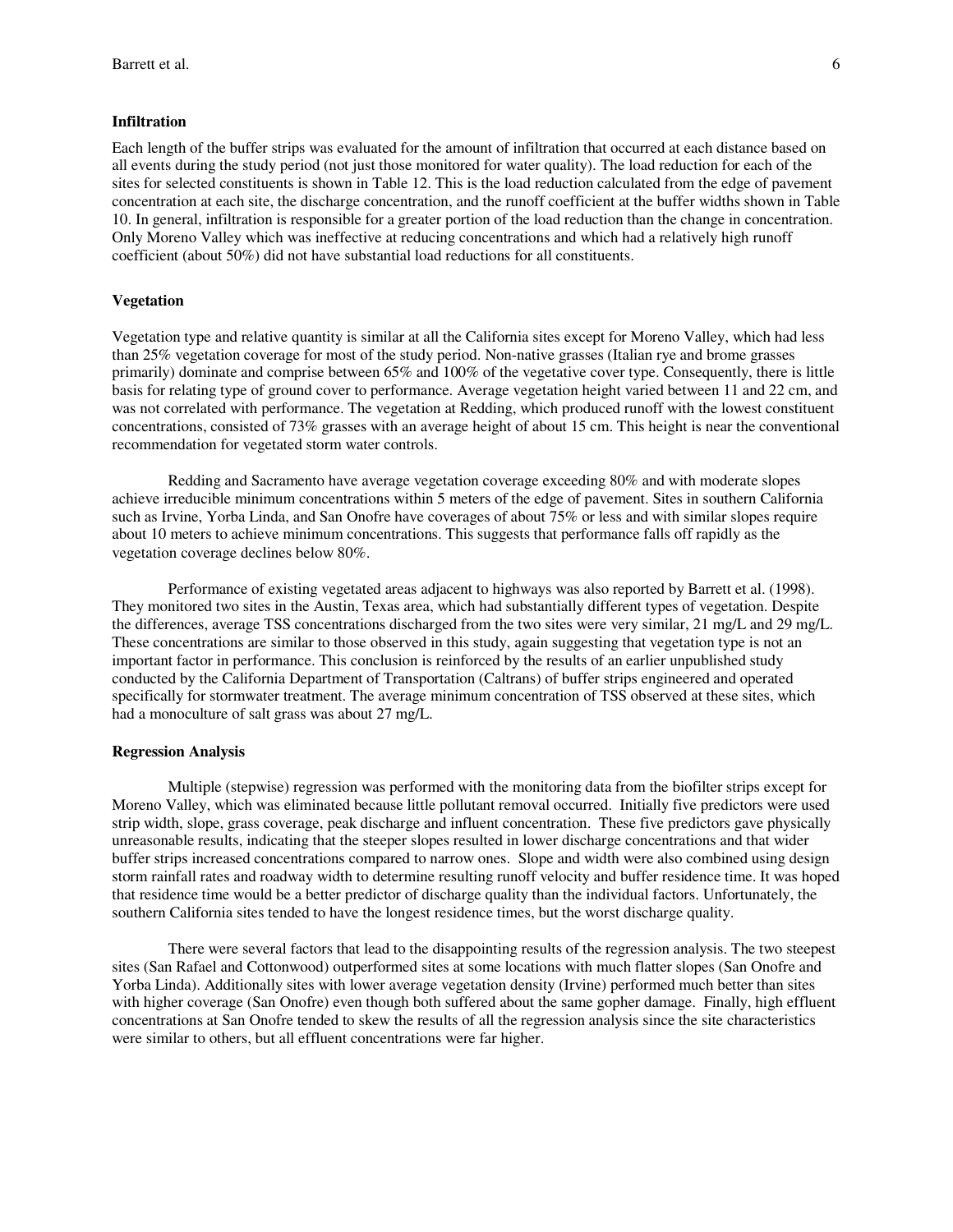#### **Soil Chemistry**

There is a common concern that constituents removed from highway runoff in vegetated buffer strips will accumulate in the soil and vegetation to the extent that the material could eventually be classified as a hazardous waste and require special handling. Consequently, the soils at each of the sites were evaluated at the end of the study period using the Toxicity Characteristic Leaching Procedure (TCLP). The results of this test for metals that have concentration limits are summarized in Table 13. Soil samples were collected from each of the buffer widths at each of the test sites. The average concentration is the mean for all the sites combined and the maximum is the highest concentration observed. Even the highest concentrations observed at the study sites were two to three orders of magnitude below the level where these soils would be classified as hazardous waste. Consequently, no special handling of roadside soils is required. And accumulation rates of leachable metals must be very low since many of these sites have been subject to high traffic conditions for many years.

### **CONCLUSIONS**

Based on evaluation of the data collected during the 2-year monitoring study, a summary of findings of the water quality performance of vegetated highway shoulders are listed below:

- Concentration reductions consistently occur for TSS and total metals and frequently for dissolved metals.
- Nutrient concentrations were generally unchanged by the buffer strips.
- Water quality performance declines rapidly when the vegetative cover falls below about 80%.
- Vegetation species and height was similar at most sites and no effect on performance was observed.
- A substantial load reduction is evident for almost all constituents even those that exhibit no change in concentration because of the large amount of infiltration that occurred at most of the sites.
- At sites with greater than 80% vegetation coverage, the following buffer widths result in irreducible minimum concentrations for those constituents whose concentrations decrease:
	- o 4.2 meters for slopes less than 10%
	- o 4.6 meters for slopes greater than 10% and less than 35%
	- o 9.2 meters for slopes between 35% and 50%
- At sites with less than 80% coverage, the following buffer widths result in irreducible minimum concentrations:
	- o No data for slopes less than 10%
	- o 10 meters for slopes greater than 10%
- The minimum concentration produced varied among the sites, but could not be shown to be a function of buffer width, highway width, vegetation coverage, hydraulic residence time, vegetation type, or slope.
- For selected constituents whose concentrations were lowered by the buffer strips the median of the average values for all of the sites except Moreno Valley were:
	- o  $TSS 25$  mg/L
	- o Copper  $8.6 \mu g/L$
	- o Lead  $3.0 \mu g/L$
	- o Zinc  $25 \mu g/L$
	- o Dissolved Copper  $5.2 \mu g/L$
	- o Dissolved Lead  $1.3 \mu g/L$
	- o Dissolved Zinc  $12 \mu g/L$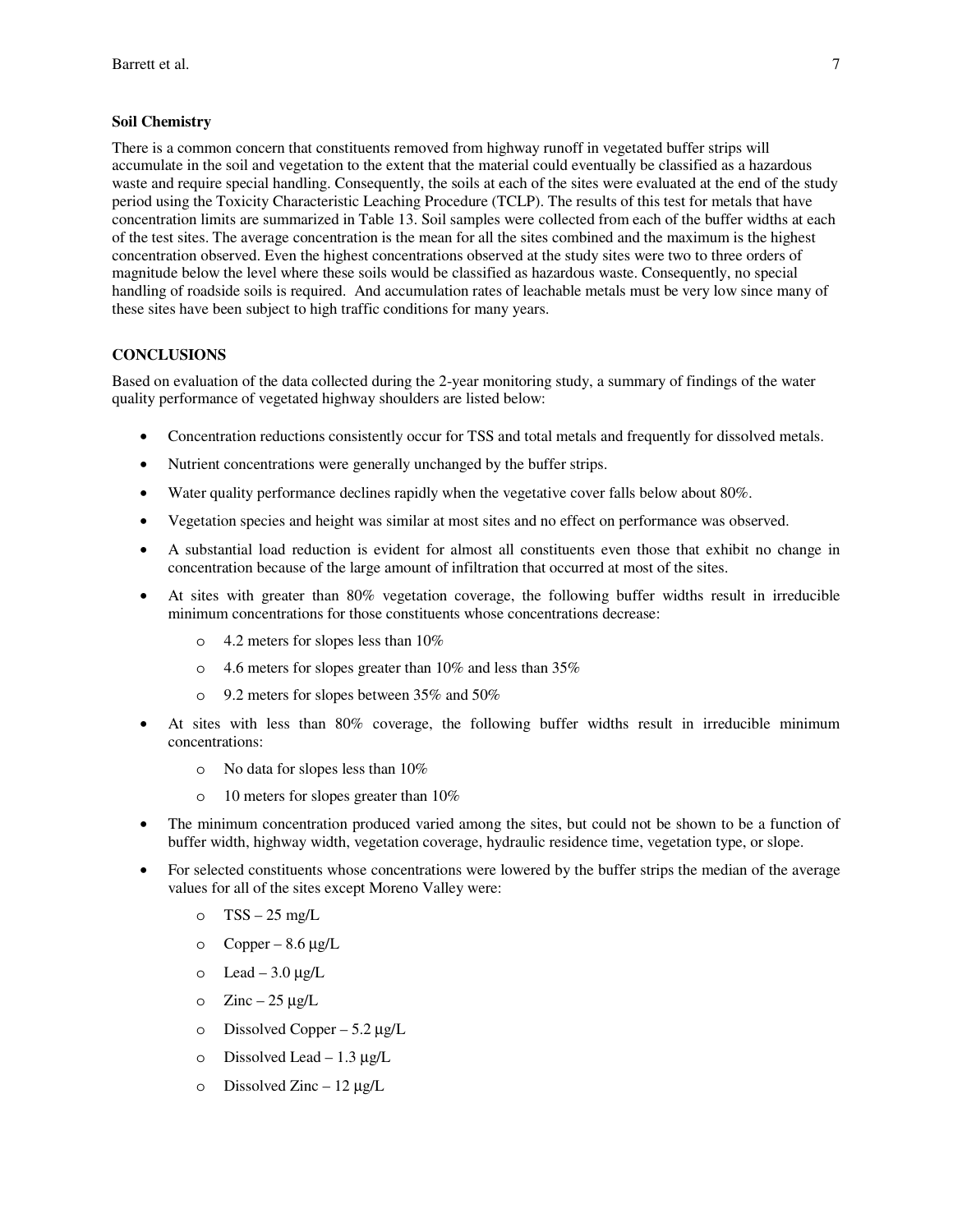- Study sites with sufficient vegetation produced an effluent quality that was equal to or better than that observed from vegetated buffer strips that were engineered and operated specifically for water quality improvement.
- Toxicity Characteristic Leaching Procedure (TCLP) testing of soils at the study sites indicated that metals concentrations were far below levels that would require classification as hazardous waste, so removal or disposal of roadside soils would not be subject to any special requirements even after years of runoff treatment.
- Existing routine maintenance activities for vegetated shoulders were sufficient to establish conditions favorable for substantial pollutant removal.

### **ACKNOWLEDGEMENTS**

This research effort was funded by the California Department of Transportation under Contract No. 43A0051. Prime contractor for the study was RBF Consulting and monitoring and operation of the tests sites were conducted by KLI and URS Corporation. Technical oversight was provided by David Alderete and Misty Scharff at the Office of Water Projects at California State University at Sacramento. Special thanks to Laura Larsen for assembling the data and to Blaine Linkous for his help in data analysis.

#### **REFERENCES**

Barrett, Michael E., Walsh, Patrick M., Malina, Joseph F., Jr., Charbeneau, Randall J, 1998, "Performance of Vegetative Controls for Treating Highway Runoff," ASCE Journal of Environmental Engineering, Vol. 124, No. 11, pp. 1121-1128.

Caltrans, 2000. *Guidance Manual: Stormwater Monitoring Protocols* (2<sup>nd</sup> ed.)

Dorman, M.E., Hartigan, J., Steg, R.F., and Quasebarth, T.F., 1996. *Retention, Detention and Overland Flow for Pollutant Removal from Highway Stormwater Runoff*, Volume I: Research Report, Federal Highway Administration Report FHWA-RD-96-095.

Kaighn, R.J., Jr., and Yu, S.L., 1996. "Testing of Roadside Vegetation for Highway Runoff Pollutant Removal," *Transportation Research Record*, No. 1523, pp. 116-123.

Schueler, T.R., Kumble, P.A., Heraty, M.A., 1992, *A Current Assessment of Urban Best Management Practices, Techniques for Reducing Non-Point Source Pollution in the Coastal Zone*, Anacostia Restoration Team, Department of Environmental Programs, Metropolitan Washington Council of Governments, Washington, DC.

Welborn, C.T., and Veenhuis, J.E., 1988, *Effects of Runoff Controls on the Quantity and Quality of Urban Runoff at Two Locations in Austin, Texas*, U.S. Geological Survey, Water-Resources Investigations Report 87-4004.

Young, G.K. et al., 1996. *Evaluation and Management of Highway Runoff Water Quality,* Publication No. FHWA-PD-96-032, U.S. Department of Transportation, Federal Highway Administration, Office of Environmental and Planning.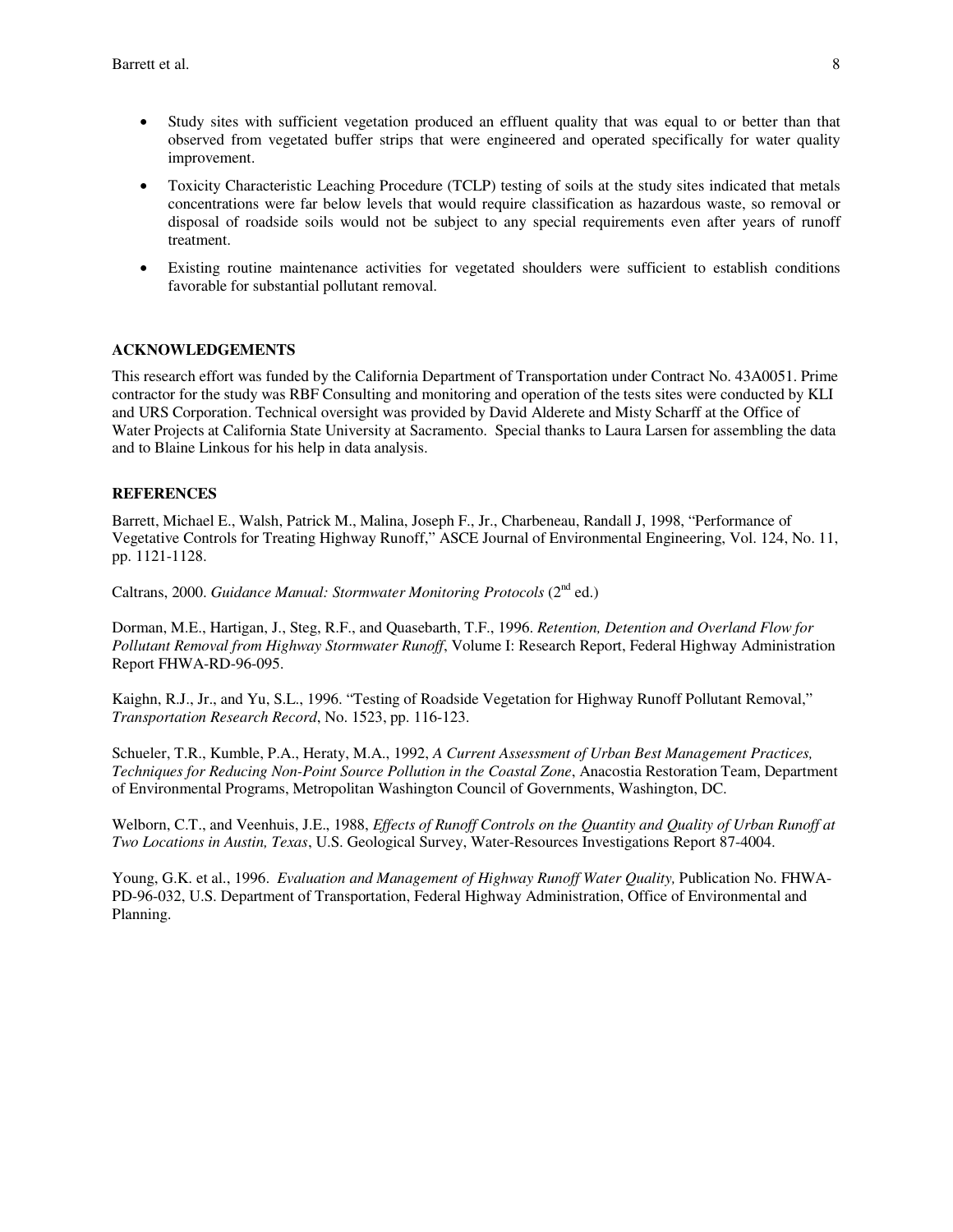Barrett et al.

### List of Figures

FIGURE 1. RVTS Buffer Strip Test Site Map FIGURE 2. Redding, California Test Site FIGURE 3. Boxplot of TSS EMCs at Sacramento

### List of Tables

- TABLE 1. Characteristics of the Test Sites
- TABLE 2. Summary Statistics of EMCs at Sacramento Test Site
- TABLE 3. Summary Statistics of EMCs at Redding
- TABLE 4. Summary Statistics of EMCs at San Rafael
- TABLE 5. Summary Statistics of EMCs at Cottonwood
- TABLE 6. Summary Statistics of EMCs at San Onofre
- TABLE 7. Summary Statistics of EMCs at Irvine
- TABLE 8. Summary Statistics of EMCs at Yorba Linda
- TABLE 9. Summary Statistics of EMCs at Moreno Valley
- TABLE 10. Shortest Effective Length for each RVTS
- TABLE 11. TSS Equilibrium Concentration for Each Test Site
- TABLE 12. Shortest Effective Length for each RVTS
- TABLE 13. Summary Statistics of EMCs at Moreno Valley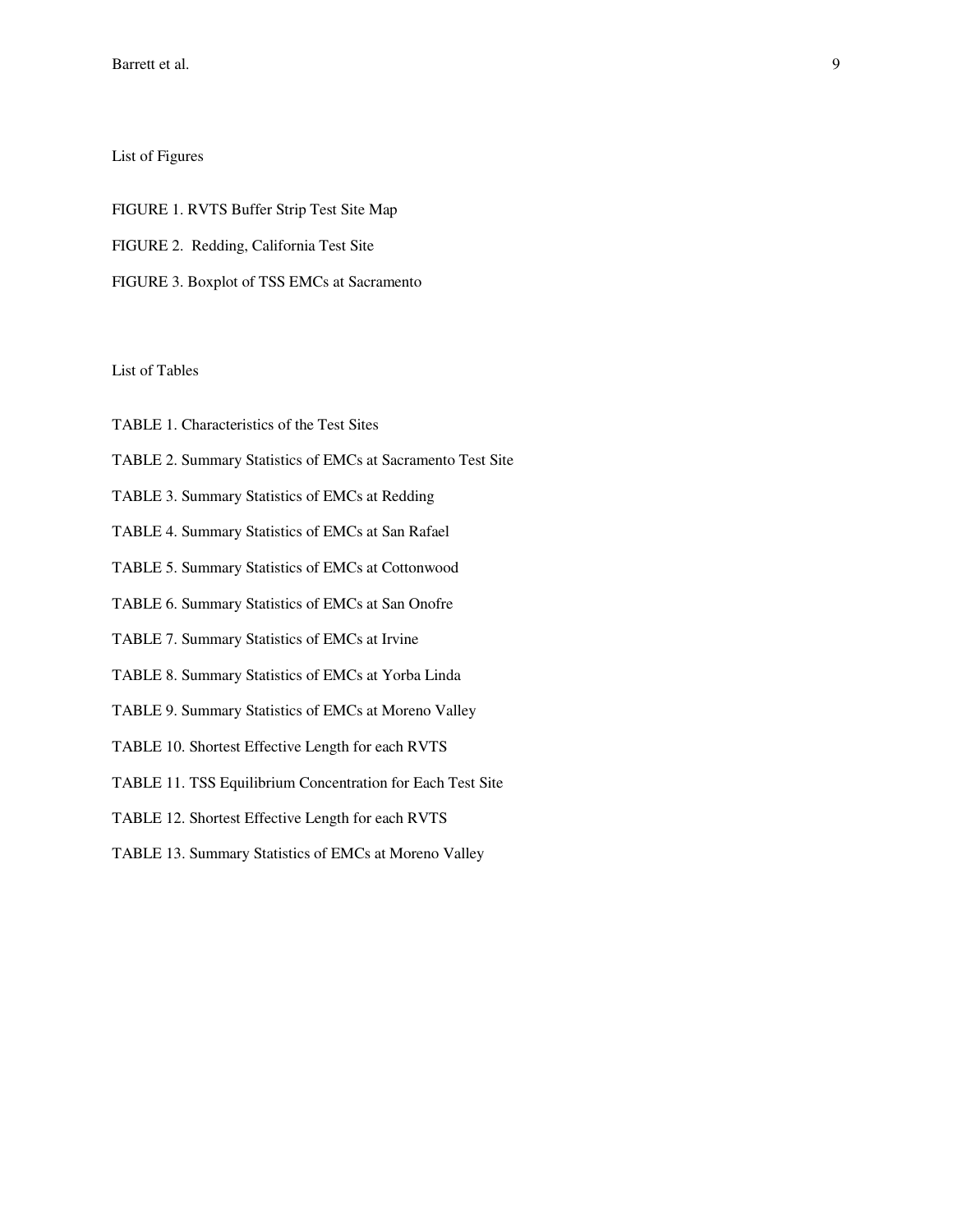

**FIGURE 1. RVTS Buffer Strip Test Site Map**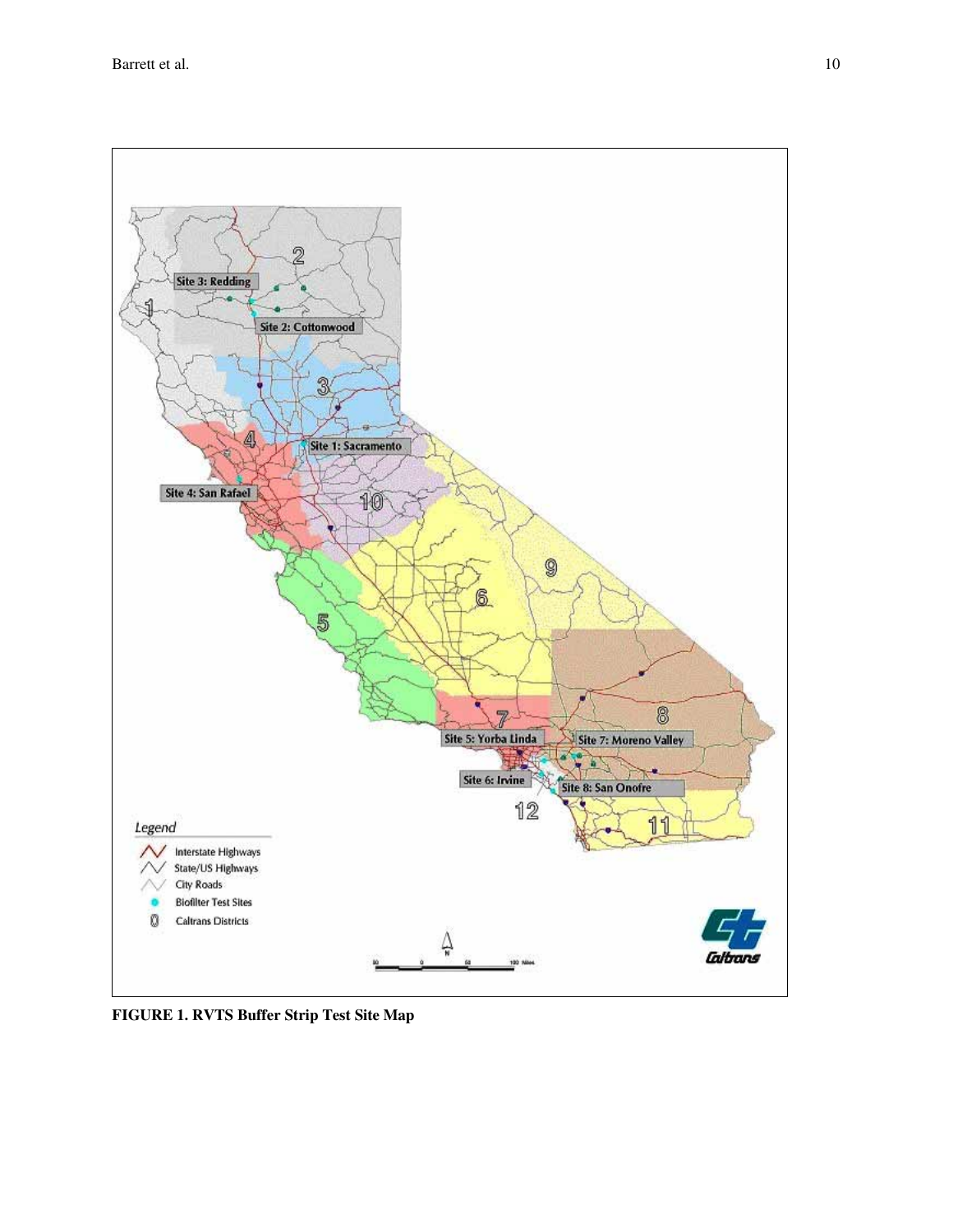

**FIGURE 2. Redding, California Test Site**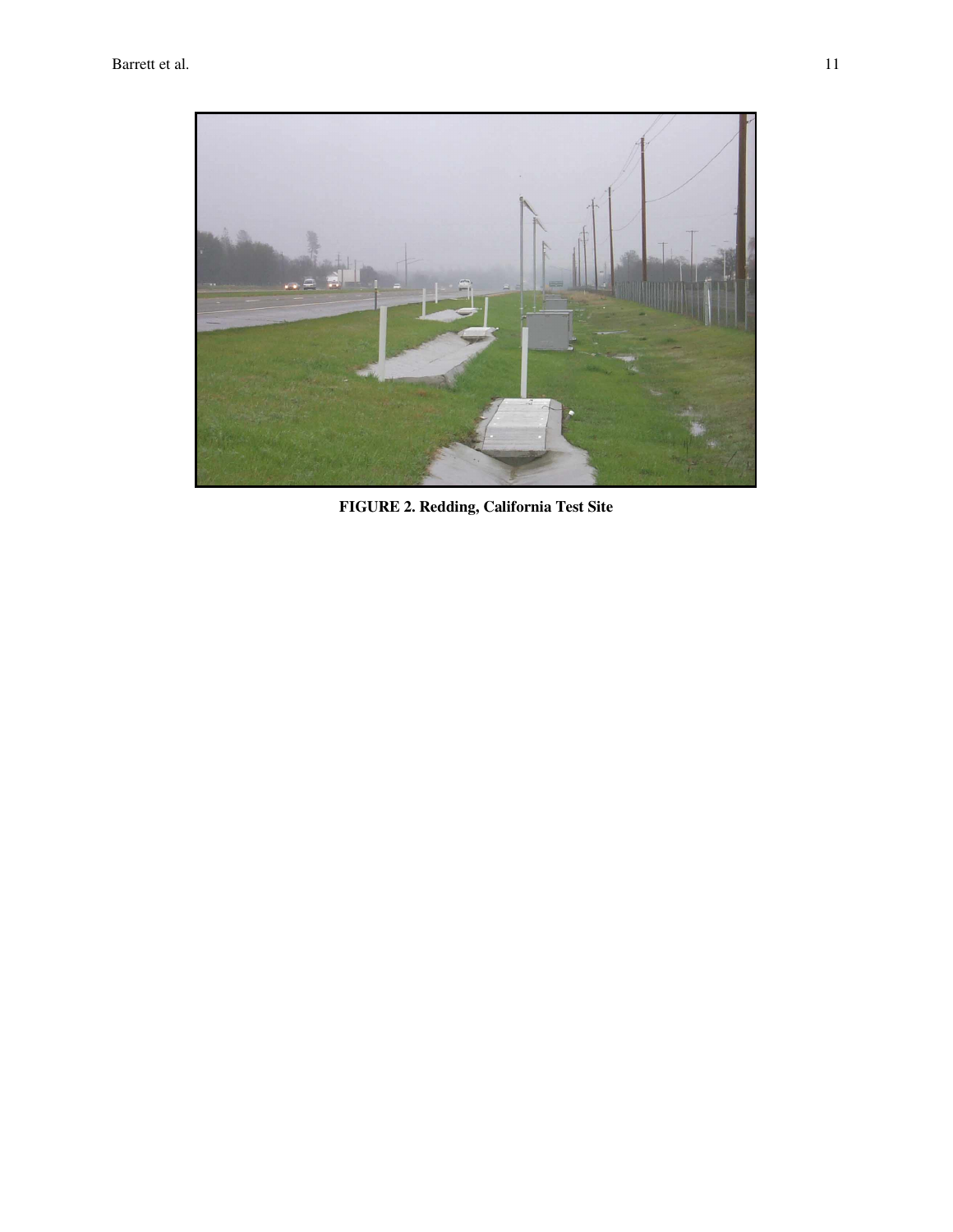

**FIGURE 3. Boxplot of TSS EMCs at Sacramento**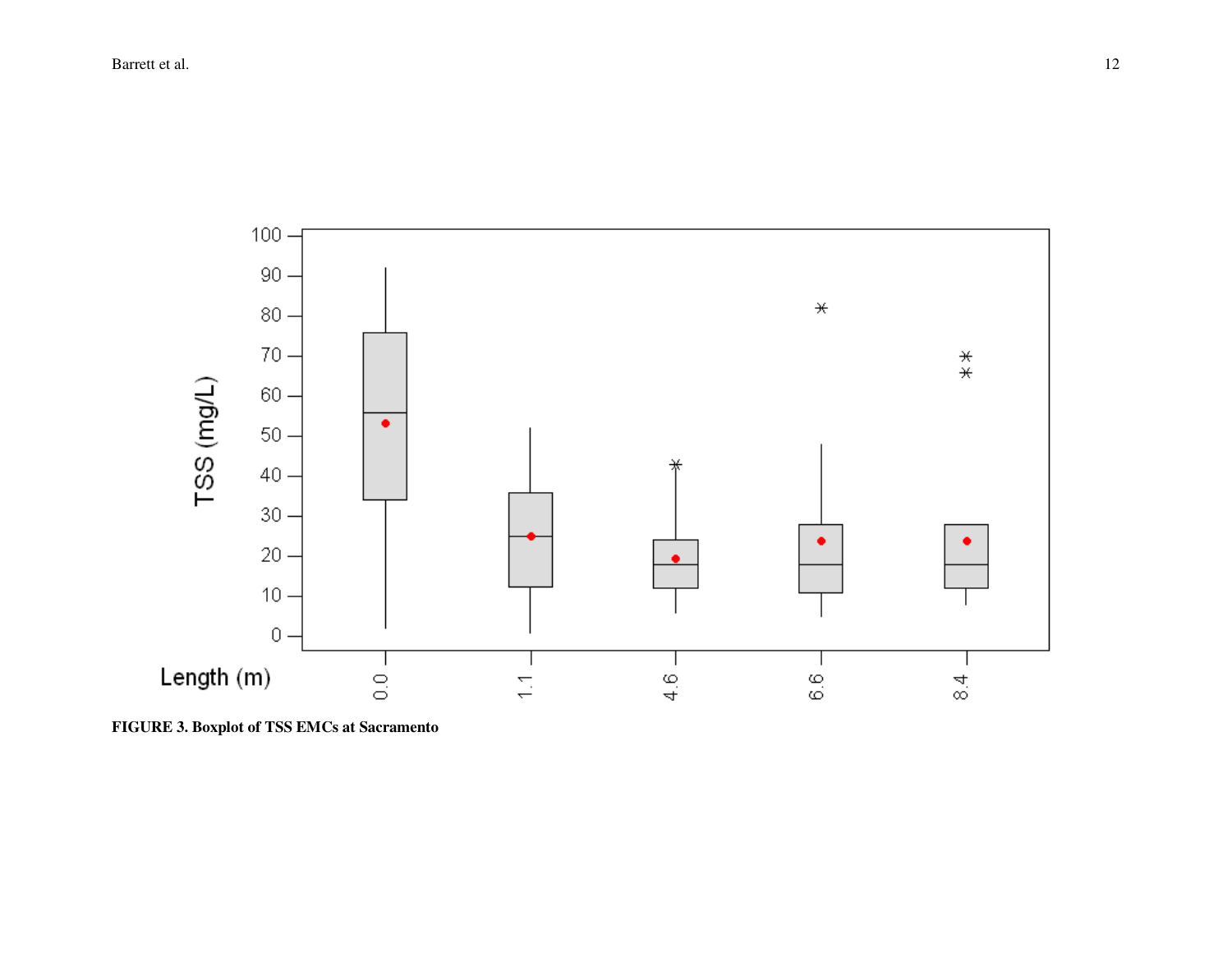### **TABLE 1. Characteristics of the Test Sites**

| <b>Site</b>   | <b>System</b> | <b>Slope</b> | <b>Drainage Area</b> | <b>Strip</b><br><b>Width</b> | <b>Hydrologic</b><br>Soil Type <sup>c</sup> |
|---------------|---------------|--------------|----------------------|------------------------------|---------------------------------------------|
|               |               |              | (m <sup>2</sup> )    | (m)                          |                                             |
| Sacramento    |               |              |                      |                              | D                                           |
|               | System 1      | EP           | 332                  | $0.0\,$                      |                                             |
|               | System 2      | 5%           | 376                  | 1.1                          |                                             |
|               | System 3      | 33%          | 453                  | 4.6                          |                                             |
|               | System 4      | 33%          | 498                  | 6.6                          |                                             |
|               | System 5      | 33%          | 538                  | 8.4                          |                                             |
| Cottonwood    |               |              |                      |                              | $\mathsf C$                                 |
|               | System 1      | EP           | 210                  | $0.0\,$                      |                                             |
|               | System 2      | 52%          | 546                  | 9.3                          |                                             |
| Redding       |               |              |                      |                              | $\mathsf{C}$                                |
|               | System 1      | EP           | 295                  | $0.0\,$                      |                                             |
|               | System 2      | $10\%$       | 372                  | $2.2^{\circ}$                |                                             |
|               | System 3      | $10\%$       | 425                  | 4.2                          |                                             |
|               | System 4      | $10\%$       | 478                  | 6.2                          |                                             |
| San Rafael    |               |              |                      |                              | C/D                                         |
|               | System 1      | EP           | 590                  | 0.0                          |                                             |
|               | System 2      | 50%          | 890                  | 8.3                          |                                             |
| Yorba Linda   |               |              |                      |                              | B                                           |
|               | System 1      | EP           | 910                  | 0.0                          |                                             |
|               | System 2      | 14%          | 1080                 | $2.3/1.4^{d}$                |                                             |
|               | System 3      | 14%          | 1160                 | $5.4/4.4^d$                  |                                             |
|               | System 4      | 14%          | 1090                 | 7.6                          |                                             |
|               | System 5      | 14%          | 1840                 | 13.0                         |                                             |
| Irvine        |               |              |                      |                              | B                                           |
|               | System 1      | EP           | 630                  | 0.0                          |                                             |
|               | System 2      | $11\%$       | 710                  | 3.0                          |                                             |
|               | System 3      | $11\%$       | 780                  | 6.0                          |                                             |
|               | System 4      | $11\%$       | 1040                 | 13.0                         |                                             |
| Moreno Valley |               |              |                      |                              | $\mathsf C$                                 |
|               | System 1      | EP           | 368                  | $0.0\,$                      |                                             |
|               | System 2      | 13%          | 460                  | 2.6                          |                                             |
|               | System 3      | 13%          | 518                  | 4.9                          |                                             |
|               | System 4      | 13%          | 610                  | 8.0                          |                                             |
|               | System 5      | 13%          | 672                  | 9.9                          |                                             |
| San Onofre    |               |              |                      |                              | $\rm B/C$                                   |
|               | System 1      | EP           | 530                  | $0.0\,$                      |                                             |
|               | System 2      | $8\%$        | 558                  | 1.3                          |                                             |
|               | System 3      | $10\%$       | 700                  | 5.3                          |                                             |
|               | System 4      | $16\%$       | 840                  | 9.9                          |                                             |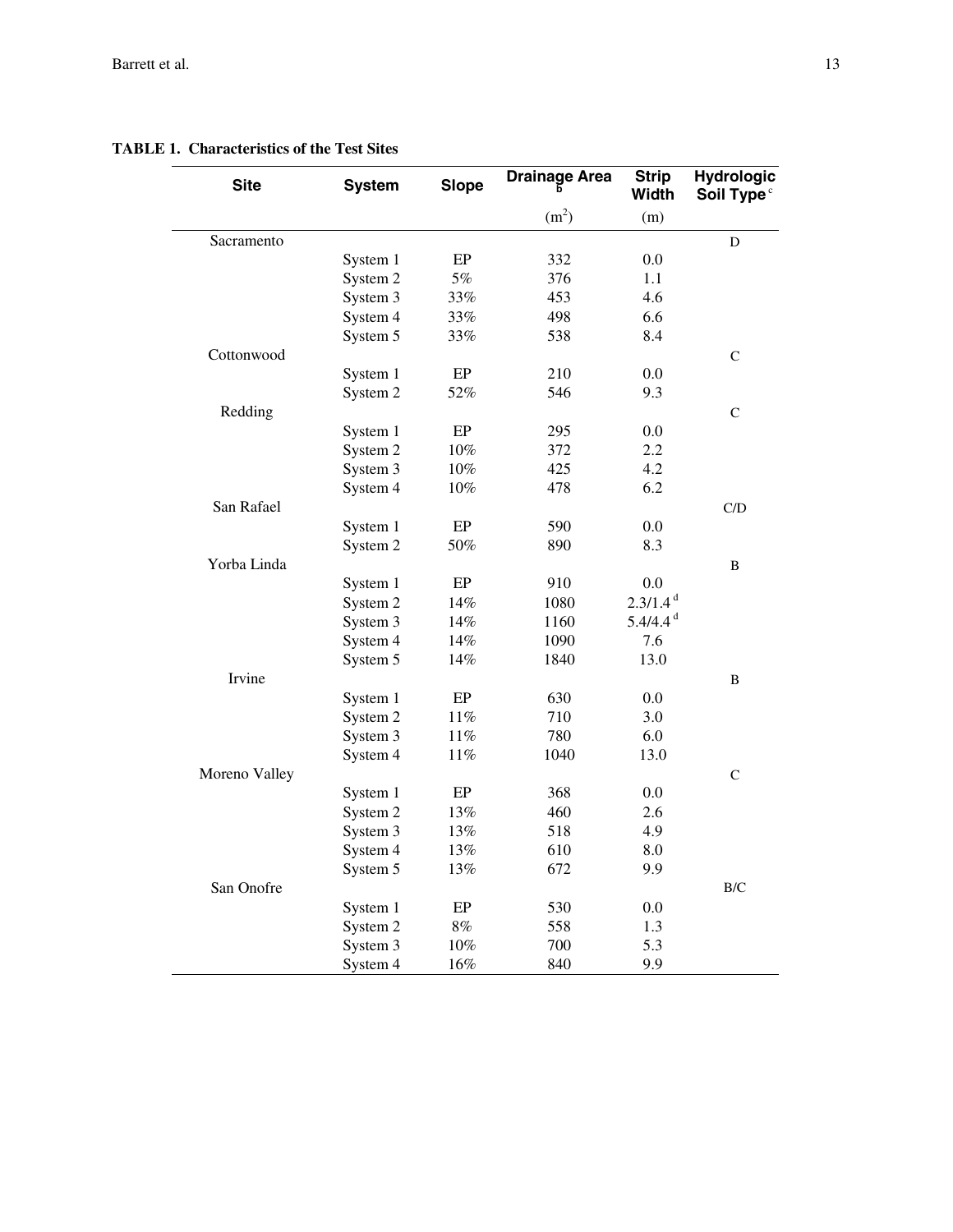|                         | <b>EOP</b>       | $1.1 \text{ m}$  | 4.6 <sub>m</sub> | 6.6 <sub>m</sub> | 8.4 m            |
|-------------------------|------------------|------------------|------------------|------------------|------------------|
| Constituent             | Mean             | Mean             | Mean             | Mean             | Mean             |
|                         | Range            | Range            | Range            | Range            | Range            |
|                         | Std. Dev.        | Std. Dev.        | Std. Dev.        | Std. Dev.        | Std. Dev.        |
| <b>TSS</b>              | 53               | 25               | 19               | 24               | 24               |
| (mg/L)                  | $2 - 92$         | $1 - 52$         | $6 - 43$         | $5 - 82$         | $8 - 70$         |
|                         | 24               | 14               | 11               | 21               | 19               |
| <b>TDS</b>              | $\overline{64}$  | 57               | 99               | 135              | 153              |
| (mg/L)                  | $32 - 170$       | $1 - 120$        | $49 - 150$       | $82 - 250$       | $58 - 300$       |
|                         | 33               | 31               | 33               | 45               | 92               |
| <b>TOC</b>              | 8.7              | 11               | 13               | 13               | 16               |
| (mg/L)                  | $2 - 21$         | $3 - 23$         | $5 - 25$         | $3 - 30$         | $2 - 32$         |
|                         | 5.4              | 6.2              | 5.9              | 7.9              | 9.1              |
|                         | $\overline{12}$  | 8.5              | 6.3              | 6.0              | 6.0              |
| Total Cu                | $3 - 26$         | $2 - 16$         | $2 - 19$         | $2 - 13$         | $3 - 10$         |
| $(\mu g/L)$             | 6.4              | 4.2              | 3.9              | 3.1              | 2.5              |
|                         | $\overline{4.0}$ | $\overline{2.2}$ | $\overline{1.6}$ | $\overline{1.5}$ | 1.3              |
| <b>Total Pb</b>         | $0.5 - 8.8$      | $1.0 - 4.6$      | $1.0 - 6.0$      | $1.0 - 3.9$      | $1.0 - 3.9$      |
| $(\mu g/L)$             | 2.7              | 1.3              | 1.4              | 0.88             | 0.77             |
|                         | 65               | 34               | 26               | $\overline{30}$  | 21               |
| Total Zn<br>$(\mu g/L)$ | $5 - 170$        | $8 - 65$         | $10 - 100$       | $7 - 63$         | $5 - 67$         |
|                         | 41               | 17               | 22               | 18               | 17               |
|                         | 4.0              | $\overline{4.3}$ | 3.5              | 3.4              | 4.2              |
| Dissolved Cu            | $1.4 - 11$       | $1.0 - 10$       | $1.0 - 9.3$      | $1.0 - 11$       | $1.0 - 9.8$      |
| $(\mu g/L)$             | 2.4              | 2.5              | 2.1              | 2.7              | 2.7              |
|                         | 1.0              | 1.0              | 1.0              | 1.0              | 1.0              |
| Dissolved Pb            | none             | $1.0 - 1.4$      | $1.0 - 1.4$      | none             | none             |
| $(\mu g/L)$             | 0.0              | 0.09             | 0.10             | 0.0              | 0.0              |
|                         | 14               | 17               | 12               | 8.5              | 7.9              |
| Dissolved Zn            | $5 - 40$         | $5 - 41$         | $5 - 29$         | $5 - 28$         | $5 - 23$         |
| $(\mu g/L)$             | 11               | 13               | 8.3              | 6.9              | 6.1              |
|                         | 0.44             | 0.35             | 0.25             | 0.45             | 0.46             |
| $NO3-N$                 | $0.1 - 1.2$      | $0.07 - 0.72$    | $0.02 - 0.72$    | $0.08 - 0.87$    | $0.1 - 1.6$      |
| (mg/L)                  | 0.35             | 0.21             | 0.23             | 0.26             | 0.44             |
|                         | $\overline{1.7}$ | $\overline{1.5}$ | $\overline{1.5}$ | $\overline{1.8}$ | $\overline{1.5}$ |
| <b>TKN</b>              | $0.7 - 4.3$      | $0.5 - 2.9$      | $0.8 - 3.3$      | $1.1 - 3.6$      | $0.7 - 2.7$      |
| (mg/L)                  | 1.1              | 0.61             | 0.68             | 0.74             | 0.57             |
|                         | 0.40             | 0.27             | 0.35             | 0.34             | 0.26             |
| Total P                 | $0.03 - 1.7$     | $0.03 - 0.62$    | $0.09 - 0.60$    | $0.08 - 1.1$     | $0.08 - 0.55$    |
| (mg/L)                  | 0.37             | 0.14             | 0.15             | 0.28             | 0.15             |
|                         | 0.17             | 0.21             | 0.25             | 0.17             | 0.17             |
| Dissolved P             | $0.03 - 0.41$    | $0.08 - 0.45$    | $0.05 - 0.43$    | $0.03 - 0.37$    | $0.03 - 0.44$    |
| (mg/L)                  | 0.11             | 0.12             | 0.12             | 0.12             | 0.14             |

**TABLE 2 Summary Statistics of EMCs at Sacramento Test Site**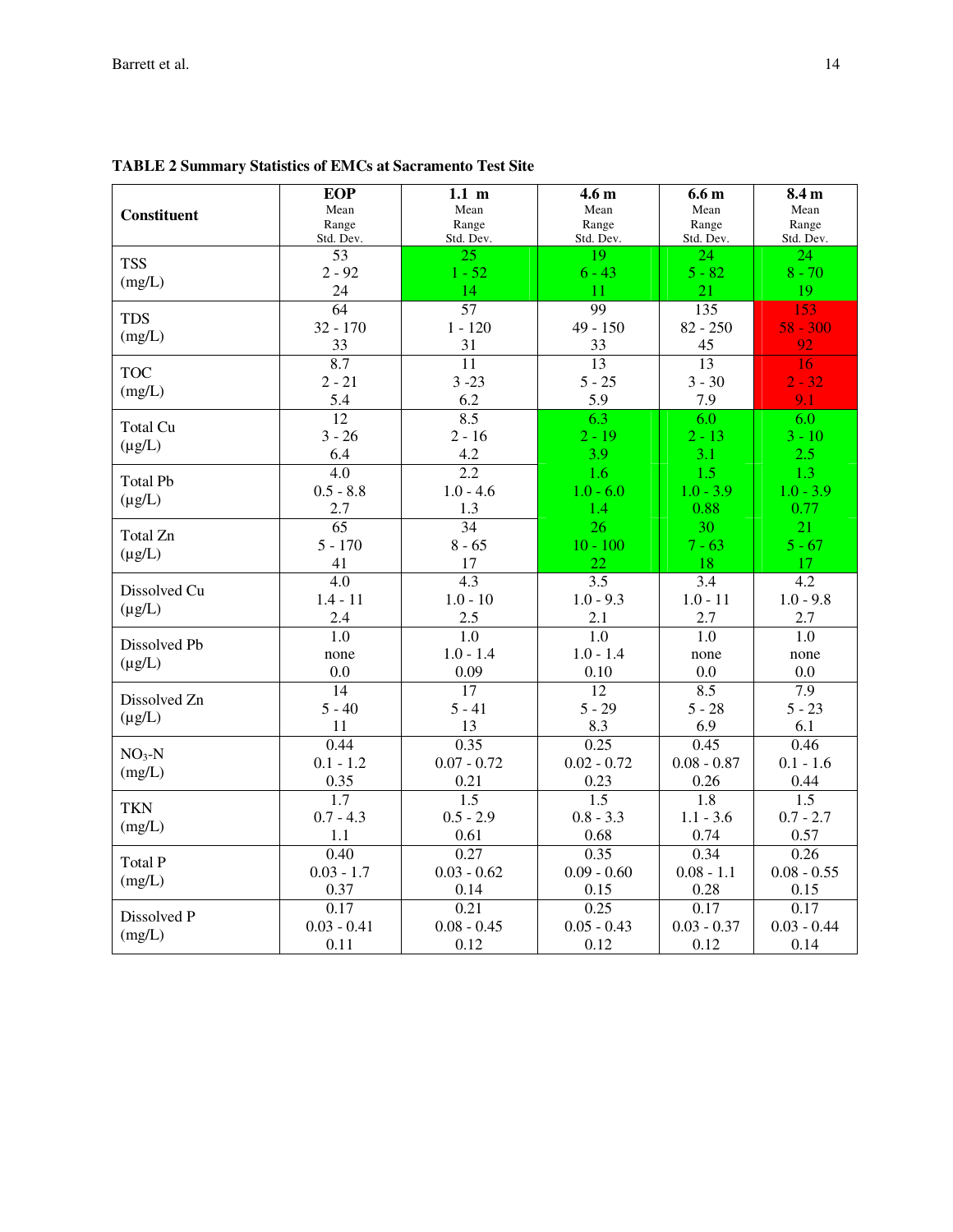| <b>Constituent</b>             | <b>EOP</b><br>Mean<br>Range<br>Std. Dev. | $2.2 \text{ m}$<br>Mean<br>Range<br>Std. Dev. | 4.2 <sub>m</sub><br>Mean<br>Range<br>Std. Dev. | 6.2 <sub>m</sub><br>Mean<br>Range<br>Std. Dev. |
|--------------------------------|------------------------------------------|-----------------------------------------------|------------------------------------------------|------------------------------------------------|
| <b>TSS</b><br>(mg/L)           | 49<br>$8 - 260$<br>55                    | 26<br>$1 - 220$<br>50                         | 5.0<br>$1 - 22$<br>5.2                         | 10<br>$1 - 54$<br>15                           |
| <b>TDS</b><br>(mg/L)           | $\overline{27}$<br>$1 - 150$<br>35       | 47<br>$6 - 96$<br>28                          | $\overline{42}$<br>$6 - 90$<br>25              | 79<br>$6 - 190$<br>53                          |
| <b>TOC</b><br>(mg/L)           | 7.3<br>$1 - 23$<br>6.2                   | 12<br>$2 - 29$<br>8.9                         | 11<br>$3 - 20$<br>5.6                          | 19<br>$8 - 33$<br>8.7                          |
| Total Cu<br>$(\mu g/L)$        | $\overline{5.8}$<br>$1.5 - 18$<br>4.1    | 4.6<br>$1.5 - 18$<br>3.9                      | 2.4<br>$1 - 4.9$<br>1.2                        | 4.5<br>$1.2 - 16$<br>3.5                       |
| <b>Total Pb</b><br>$(\mu g/L)$ | $\overline{3.5}$<br>$1 - 13$<br>2.9      | 4.0<br>$1 - 13$<br>3.8                        | 1.4<br>$1 - 5.5$<br>1.2                        | 1.8<br>$1 - 6.1$<br>1.6                        |
| Total Zn<br>$(\mu g/L)$        | $\overline{39}$<br>$7 - 130$<br>30       | 12<br>$6 - 25$<br>6.2                         | $\overline{10}$<br>$5 - 32$<br>7.1             | $\overline{20}$<br>$5 - 110$<br>28             |
| Dissolved Cu $(\mu g/L)$       | 2.8<br>$1 - 12$<br>2.8                   | 1.9<br>$1 - 4.1$<br>1.0                       | 1.8<br>$1 - 4.1$<br>1.0                        | 2.6<br>$1 - 6.7$<br>1.7                        |
| Dissolved Pb<br>$(\mu g/L)$    | 1.0<br>$1 - 1.4$<br>0.09                 | 1.0<br>$1 - 1.3$<br>0.07                      | 1.0<br>none<br>0.0                             | 1.0<br>none<br>0.0                             |
| Dissolved Zn<br>$(\mu g/L)$    | 16<br>$6 - 50$<br>11                     | 13<br>$5 - 43$<br>13                          | 8.2<br>$5 - 26$<br>5.4                         | 12<br>$2 - 51$<br>13                           |
| $NO3-N$<br>(mg/L)              | 0.45<br>$0.10 - 1.2$<br>0.37             | 0.30<br>$0.08 - 0.9$<br>0.25                  | 0.22<br>$0.03 - 0.8$<br>0.22                   | 0.20<br>$0.04 - 0.56$<br>0.17                  |
| <b>TKN</b><br>(mg/L)           | 1.32<br>$0.38 - 5.2$<br>1.1              | 0.87<br>$0.26 - 2.0$<br>0.50                  | 0.84<br>$0.27 - 1.9$<br>0.40                   | 1.2<br>$0.49 - 3.6$<br>0.80                    |
| <b>Total P</b><br>(mg/L)       | 0.14<br>$0.03 - 0.67$<br>0.18            | 0.09<br>$0.03 - 0.26$<br>0.07                 | 0.10<br>$0.03 - 0.31$<br>0.07                  | 0.17<br>$0.03 - 0.61$<br>0.17                  |
| Dissolved P<br>(mg/L)          | 0.04<br>$0.003 - 0.24$<br>0.06           | 0.06<br>$0.011 - 0.25$<br>0.07                | 0.05<br>$0.02 - 0.12$<br>0.03                  | 0.07<br>$0.03 - 0.24$<br>0.05                  |

# **TABLE 3 Summary Statistics of EMCs at Redding**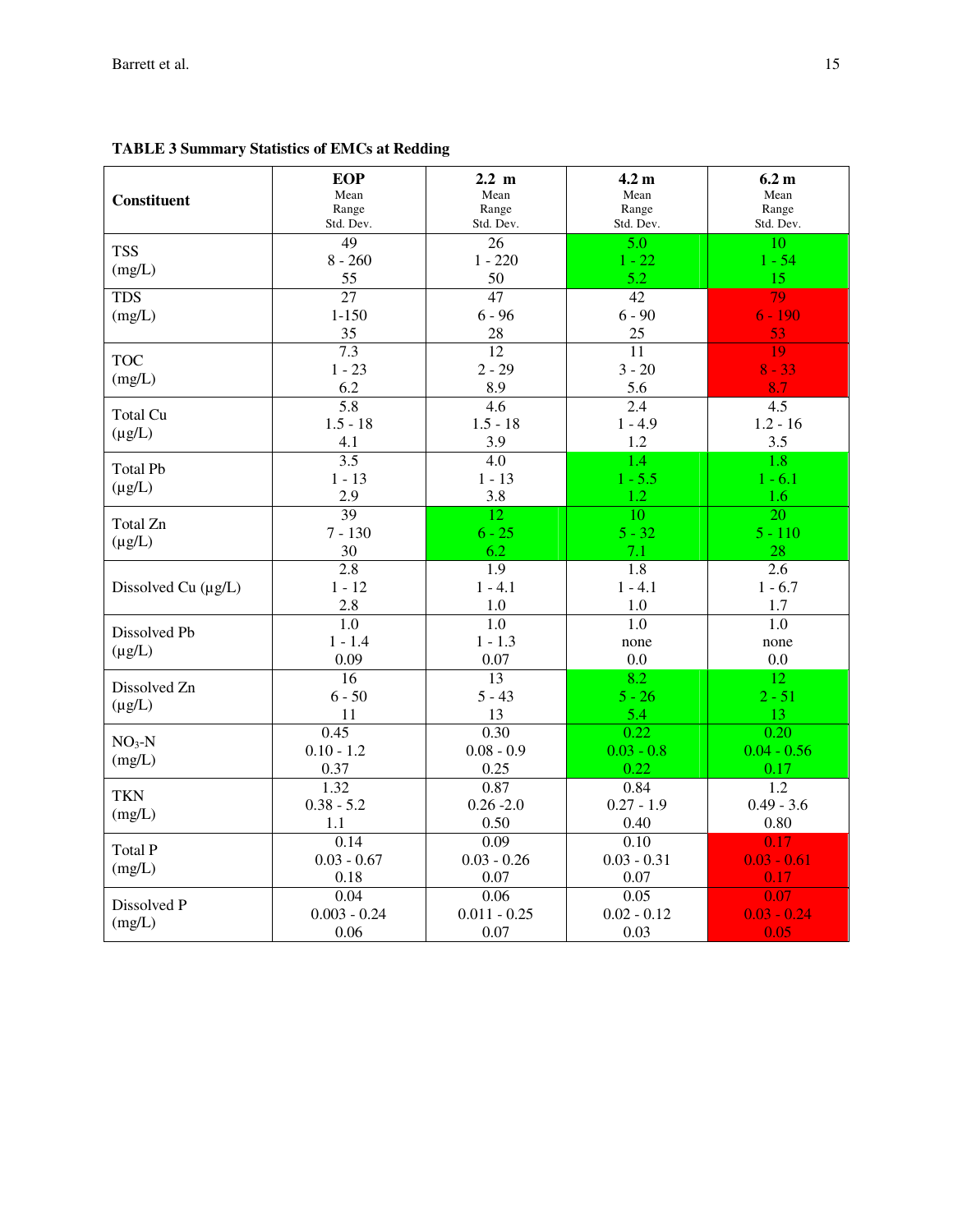### **TABLE 4 Summary Statistics of EMCs at San Rafael**

| <b>Constituent</b>             | <b>EOP</b><br>Mean<br>Range<br>Std. Dev. | 8.3 <sub>m</sub><br>Mean<br>Range<br>Std. Dev.       |
|--------------------------------|------------------------------------------|------------------------------------------------------|
| <b>TSS</b>                     | 70                                       | 19                                                   |
| (mg/L)                         | $5 - 210$<br>50                          | $1 - 38$<br>11                                       |
| TDS<br>(mg/L)                  | 71<br>$10 - 290$<br>60                   | 142<br>$80 - 230$<br>47                              |
| <b>TOC</b><br>(mg/L)           | 16<br>$5 - 41$<br>10                     | 13.5<br>$3 - 33$<br>9.4                              |
| <b>Total Cu</b><br>$(\mu g/L)$ | 38<br>$7 - 82$<br>19                     | 6.6<br>$1 - 16$<br>3.4                               |
| <b>Total Pb</b><br>$(\mu g/L)$ | 14.5<br>$1 - 45$<br>11                   | 2.7<br>$1 - 11$<br>2.7                               |
| Total Zn<br>$(\mu g/L)$        | 123<br>$33 - 330$<br>69                  | 25<br>$6 - 110$<br>26                                |
| Dissolved Cu (µg/L)            | 16<br>$5 - 34$<br>6.7                    | $\overline{3.8}$<br>$1.0 - 7.8$<br>$\frac{1.9}{1.0}$ |
| Dissolved Pb<br>$(\mu g/L)$    | $\overline{1.2}$<br>$1.0 - 2.7$<br>0.45  | $1.0 - 1.3$<br>0.07                                  |
| Dissolved Zn<br>$(\mu g/L)$    | 43<br>$8 - 79$<br>18                     | 10<br>$5 - 36$<br>7.4                                |
| $NO3-N$<br>(mg/L)              | 1.9<br>$0.1 - 4.6$<br>1.2                | 0.61<br>$0.08 - 2.2$<br>0.48                         |
| TKN<br>(mg/L)                  | 2.3<br>$0.6 - 4.7$<br>1.1                | 1.2<br>$0.6 - 4.8$<br>0.94                           |
| <b>Total P</b><br>(mg/L)       | 0.21<br>$0.04 - 0.81$<br>0.17            | 0.13<br>$0.03 - 0.31$<br>0.08                        |
| Dissolved P<br>(mg/L)          | 0.07<br>$0.01 - 0.49$<br>0.10            | 0.06<br>$0.02 - 0.19$<br>0.04                        |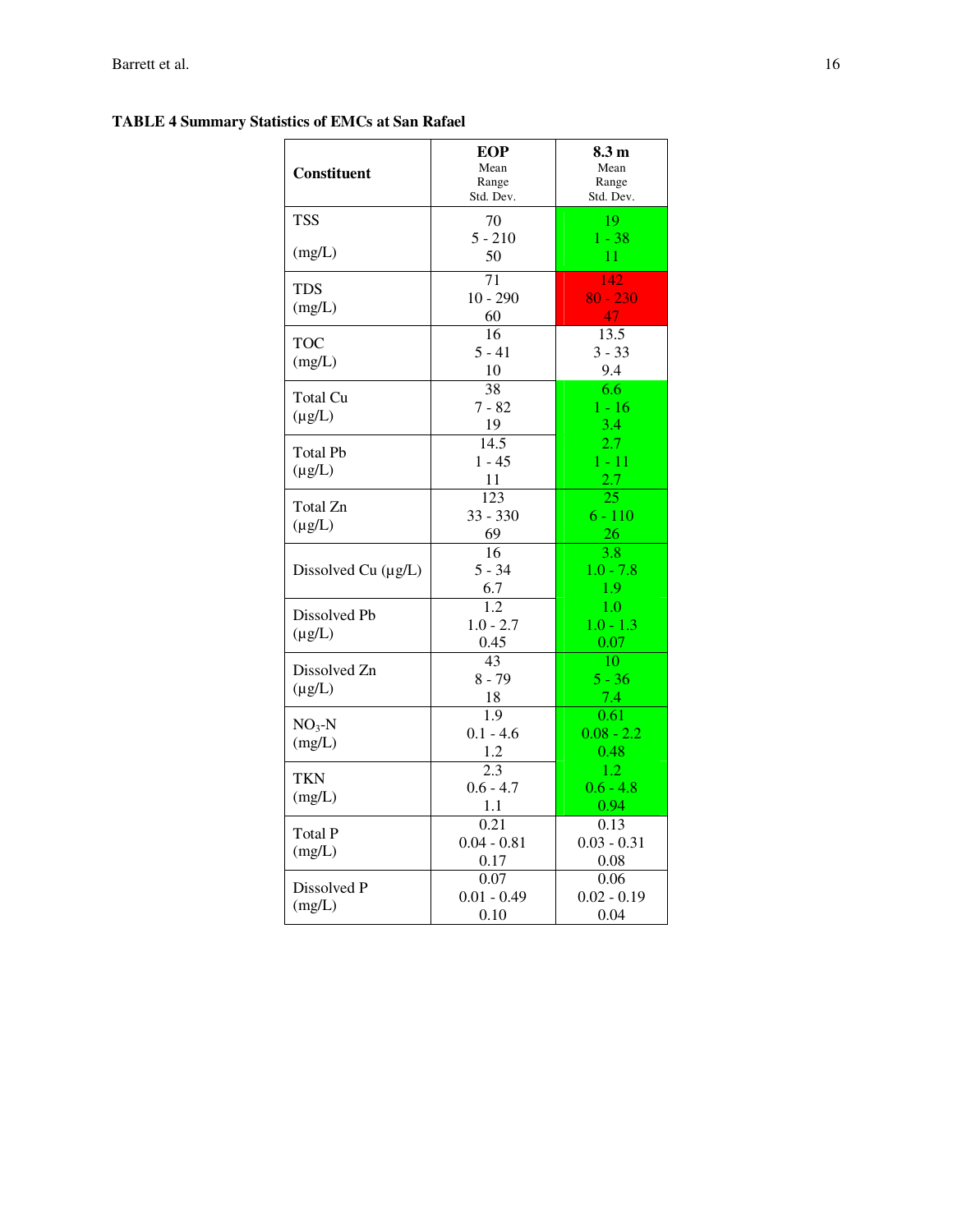|                          | EOP                | 9.2 <sub>m</sub> |
|--------------------------|--------------------|------------------|
| Constituent              | Mean               | Mean             |
|                          | Range              | Range            |
|                          | Std. Dev.          | Std. Dev.        |
| <b>TSS</b>               | 88                 | 19               |
| (mg/L)                   | $26 - 260$         | $4 - 50$         |
|                          | 69                 | 14               |
| <b>TDS</b>               | 34                 | 85               |
| (mg/L)                   | $1 - 88$           | $32 - 180$       |
|                          | 25                 | 44               |
| <b>TOC</b>               | 12                 | 12               |
|                          | $3 - 51$           | $2 - 25$         |
| (mg/L)                   | 10                 | 5.2              |
|                          | 33                 | 8.6              |
| <b>Total Cu</b>          | $8 - 85$           | $3 - 33$         |
| $(\mu g/L)$              | 19                 | 7.7              |
|                          | 11                 | 3.0              |
| <b>Total Pb</b>          | $0.5 - 54$         | $1.0 - 9.5$      |
| $(\mu g/L)$              | 12                 | 2.6              |
|                          | 127                | 22               |
| Total Zn                 | $17 - 310$         | $5 - 120$        |
| $(\mu g/L)$              | 72                 | 32               |
|                          | 12                 | $\overline{5.2}$ |
| Dissolved Cu $(\mu g/L)$ | $4 - 33$           | $2 - 16$         |
|                          | 7.6                | 3.8              |
|                          | 172                | 476              |
| Dissolved Fe (µg/L)      | 22 - 949           | $50 - 1100$      |
|                          | 229                | 367              |
|                          | 1.4                | 1.3              |
| Dissolved Pb             | $1.0 - 5.8$        | $1.0 - 3.6$      |
| $(\mu g/L)$              | 1.1                | 0.78             |
|                          | 40                 | 12               |
| Dissolved Zn             | $6 - 84$           | $5 - 52$         |
| $(\mu g/L)$              | 21                 | 14               |
|                          | 0.81               | 1.4              |
| $NO3-N$                  | $0.1 - 3.4$        | $0.1 - 5.2$      |
| (mg/L)                   | 0.78               |                  |
|                          |                    | 1.3              |
| <b>TKN</b>               | 1.9<br>$0.8 - 4.6$ | 1.9              |
| (mg/L)                   | 0.98               | $0.7 - 7.4$      |
|                          |                    | 1.7              |
| <b>Total P</b>           | 0.19               | 0.15             |
| (mg/L)                   | $0.03 - 0.85$      | $0.03 - 0.67$    |
|                          | 0.23               | 0.19             |
| Dissolved P              | 0.05               | 0.05             |
| (mg/L)                   | $0.01 - 0.28$      | $0.01 - 0.29$    |
|                          | 0.06               | 0.07             |

# **TABLE 5 Summary Statistics of EMCs at Cottonwood**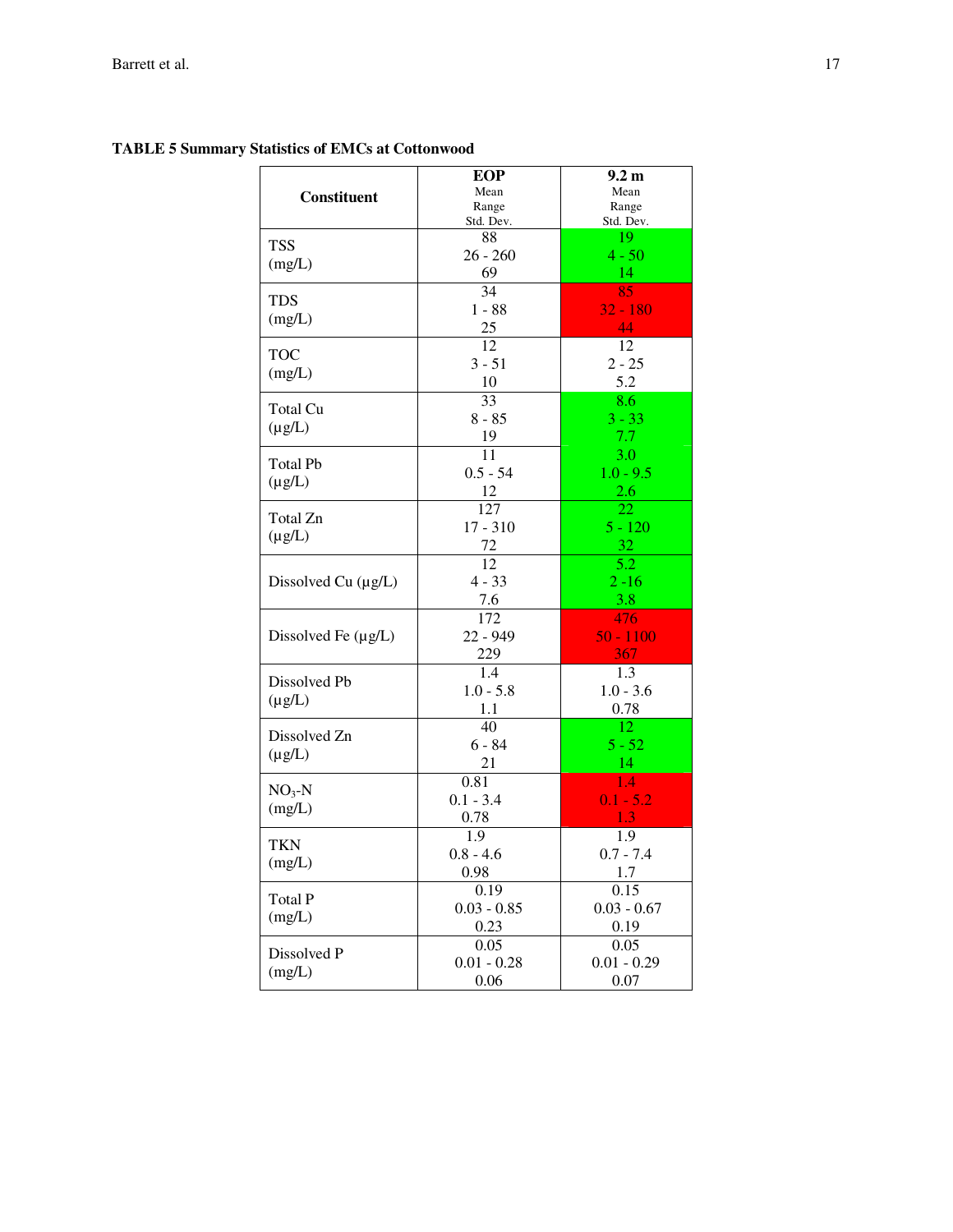| <b>Constituent</b>             | <b>EOP</b><br>Mean<br>Range<br>Std. Dev. | 1.3 <sub>m</sub><br>Mean<br>Range<br>Std. Dev. | 5.3 <sub>m</sub><br>Mean<br>Range<br>Std. Dev. | 9.9 <sub>m</sub><br>Mean<br>Range<br>Std. Dev. |
|--------------------------------|------------------------------------------|------------------------------------------------|------------------------------------------------|------------------------------------------------|
| <b>TSS</b><br>(mg/L)           | $\overline{104}$<br>$12 - 206$<br>58     | 66<br>$7 - 150$<br>51                          | $\overline{50}$<br>$11 - 140$<br>40            | $\overline{90}$<br>$18 - 216$<br>83            |
| <b>TDS</b><br>(mg/L)           | 118<br>$16 - 360$<br>95                  | $\overline{131}$<br>$10 - 360$<br>124          | 112<br>$40 - 278$<br>66                        | $\overline{90}$<br>$14 - 278$<br>39            |
| <b>TOC</b><br>(mg/L)           | $\overline{31}$<br>$8 - 84$<br>24        | $\overline{25}$<br>$9 - 73$<br>18              | $\overline{30}$<br>$11 - 86$<br>22             | 29<br>$11 - 86$<br>17                          |
| Total Cu<br>$(\mu g/L)$        | $\overline{58}$<br>$13 - 110$<br>28      | 31<br>$9 - 75$<br>19                           | 26<br>$10 - 46$<br>13                          | 18<br>$8 - 46$<br>7.3                          |
| <b>Total Pb</b><br>$(\mu g/L)$ | 68<br>$15 - 190$<br>46                   | 34<br>$8 - 100$<br>26                          | 41<br>$11 - 110$<br>33                         | $\overline{41}$<br>$3 - 110$<br>28             |
| Total Zn<br>$(\mu g/L)$        | $\overline{265}$<br>$46 - 510$<br>142    | 81<br>$20 - 160$<br>47                         | 78<br>$21 - 250$<br>73                         | 57<br>$20 - 250$<br>30                         |
| Dissolved Cu (µg/L)            | 26<br>$9 - 54$<br>13                     | $\overline{19}$<br>$7 - 58$<br>14              | $\overline{17}$<br>$8 - 39$<br>8.6             | $\overline{12}$<br>$6 - 39$<br>4.5             |
| Dissolved Pb<br>$(\mu g/L)$    | 16<br>$3 - 75$<br>20                     | 8.5<br>$1 - 21$<br>6.2                         | 11<br>$3 - 24$<br>6.8                          | 14<br>$1 - 32$<br>11                           |
| Dissolved Zn<br>$(\mu g/L)$    | $\overline{77}$<br>$27 - 170$<br>41      | 33<br>$5 - 85$<br>22                           | $\overline{32}$<br>$16 - 58$<br>13             | 34<br>$15 - 64$<br>17                          |
| $NO3-N$<br>(mg/L)              | 1.5<br>$0.2 - 4.6$<br>1.4                | 1.6<br>$0.2 - 5.7$<br>1.8                      | 0.72<br>$0.1 - 1.9$<br>0.61                    | 0.60<br>$0.1 - 10$<br>0.68                     |
| <b>TKN</b><br>(mg/L)           | 1.8<br>$0.4 - 4.2$<br>1.2                | 2.0<br>$0.1 - 5.2$<br>1.6                      | 1.6<br>$0.6 - 2.7$<br>0.94                     | 1.7<br>$1 - 10$<br>0.52                        |
| <b>Total P</b><br>(mg/L)       | 0.35<br>$0.03 - 1.2$<br>0.27             | 0.57<br>$0.2 - 1.5$<br>0.37                    | 0.83<br>$0.3 - 1.8$<br>0.46                    | 0.78<br>$0.6 - 10$<br>0.17                     |
| Dissolved P<br>(mg/L)          | 0.11<br>$0.03 - 0.36$<br>0.10            | 0.37<br>$0.06 - 1.4$<br>0.35                   | 0.67<br>$0.3 - 1.6$<br>0.39                    | 0.59<br>$0.4 - 10$<br>0.17                     |

## **TABLE 6 Summary Statistics of EMCs at San Onofre**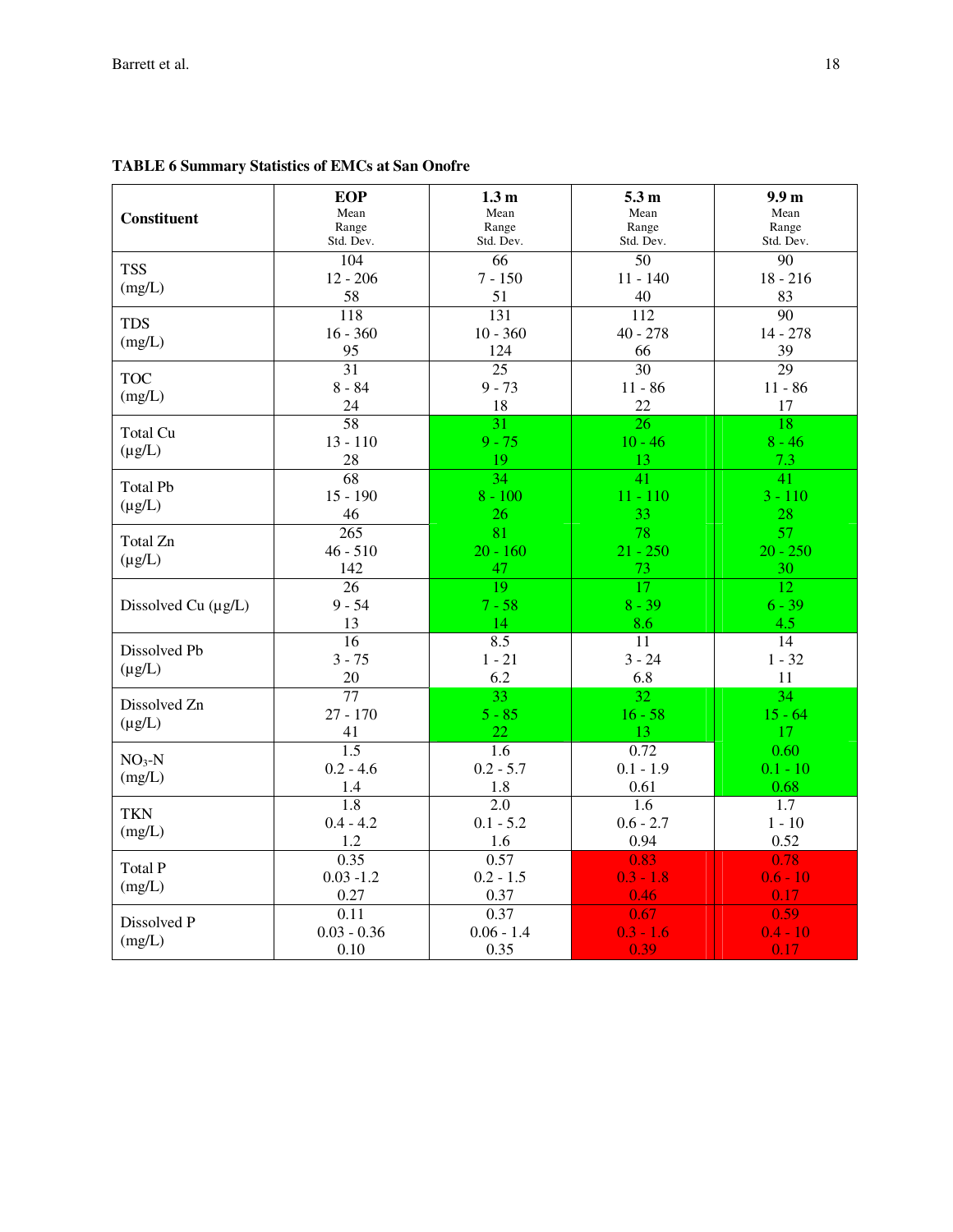| <b>Constituent</b>             | <b>EOP</b><br>Mean<br>Range<br>Std. Dev. | $3.0 \text{ m}$<br>Mean<br>Range<br>Std. Dev. | $6.0 \text{ m}^*$<br>Mean<br>Range<br>Std. Dev. | 13.0 <sub>m</sub><br>Mean<br>Range<br>Std. Dev. |
|--------------------------------|------------------------------------------|-----------------------------------------------|-------------------------------------------------|-------------------------------------------------|
| <b>TSS</b><br>(mg/L)           | 127<br>$40 - 320$<br>86                  | $\overline{52}$<br>$8 - 110$<br>36            | NA                                              | $\overline{25}$<br>$14 - 38$<br>11              |
| <b>TDS</b><br>(mg/L)           | 164<br>$1 - 350$<br>96                   | 135<br>44 - 292<br>85                         | NA                                              | 104<br>$65 - 166$<br>45                         |
| <b>TOC</b><br>(mg/L)           | $\overline{39}$<br>$13 - 94$<br>27       | 31<br>$10 - 92$<br>31                         | NA                                              | 21<br>$14 - 34$<br>8.9                          |
| <b>Total Cu</b><br>$(\mu g/L)$ | 84<br>$37 - 130$<br>27                   | 41<br>$11 - 74$<br>25                         | NA                                              | 12<br>$8 - 17$<br>4.0                           |
| <b>Total Pb</b><br>$(\mu g/L)$ | 85<br>$27 - 210$<br>51                   | 23<br>$5 - 45$<br>14                          | NA                                              | 4.8<br>$2.7 - 6.3$<br>1.5                       |
| Total Zn<br>$(\mu g/L)$        | 286<br>$110 - 480$<br>113                | 99<br>$40 - 200$<br>57                        | NA                                              | $\overline{25}$<br>$15 - 34$<br>8.3             |
| Dissolved Cu (µg/L)            | 35<br>$15 - 75$<br>18                    | 19<br>$5 - 50$<br>17                          | NA                                              | 9.6<br>$7 - 13$<br>2.6                          |
| Dissolved Pb<br>$(\mu g/L)$    | 11<br>$2 - 38$<br>12                     | 3.8<br>$1.0 - 7.4$<br>2.6                     | NA                                              | 2.0<br>$1.3 - 2.6$<br>0.62                      |
| Dissolved Zn<br>$(\mu g/L)$    | 80<br>$40 - 170$<br>36                   | 36<br>$13 - 94$<br>31                         | NA                                              | 20<br>$13 - 26$<br>6.0                          |
| $NO3-N$<br>(mg/L)              | $\overline{2.6}$<br>$0.7 - 5.2$<br>1.6   | $\overline{1.5}$<br>$0.2 - 4.4$<br>1.6        | NA                                              | 0.21<br>$0.10 - 0.27$<br>0.08                   |
| <b>TKN</b><br>(mg/L)           | 3.6<br>$0.9 - 8.0$<br>2.0                | $\overline{2.8}$<br>$0.5 - 9.0$<br>3.2        | NA                                              | 1.0<br>$0.7 - 1.7$<br>0.45                      |
| <b>Total P</b><br>(mg/L)       | 0.48<br>$0.2 - 1.0$<br>0.26              | 0.70<br>$0.4 - 1.3$<br>0.40                   | NA                                              | 0.65<br>$0.4 - 1.1$<br>0.34                     |
| Dissolved P<br>(mg/L)          | 0.22<br>$0.03 - 0.49$<br>0.15            | 0.37<br>$0.04 - 1.1$<br>0.38                  | <b>NA</b>                                       | 0.35<br>$0.03 - 0.75$<br>0.30                   |

**TABLE 7 Summary Statistics of EMCs at Irvine** 

\*Only a single sample collected at this distance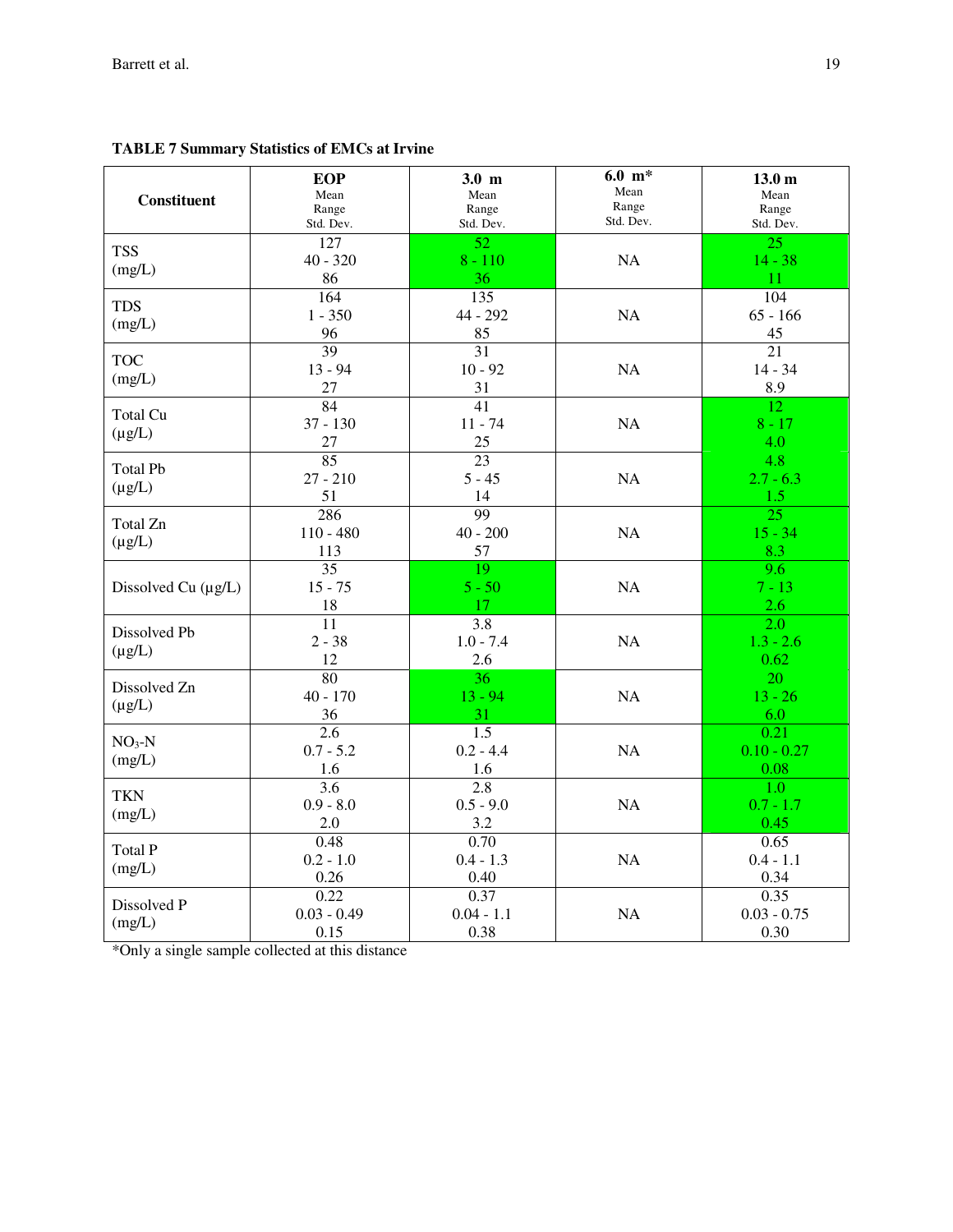|                          | <b>EOP</b>       | $1.8$ m          | 4.9 <sub>m</sub> | 7.6 <sub>m</sub> | 13.0 <sub>m</sub> |
|--------------------------|------------------|------------------|------------------|------------------|-------------------|
| Constituent              | Mean             | Mean             | Mean             | Mean             | Mean              |
|                          | Range            | Range            | Range            | Range            | Range             |
|                          | Std. Dev.        | Std. Dev.        | Std. Dev.        | Std. Dev.        | Std. Dev.         |
| <b>TSS</b>               | 114              | 222              | 119              | 124              | 42                |
| (mg/L)                   | $24 - 221$       | $47 - 670$       | $28 - 400$       | $19 - 330$       | $15 - 108$        |
|                          | 73               | 189              | 115              | 116              | 45                |
| <b>TDS</b>               | $\overline{68}$  | 87               | $\overline{67}$  | 91               | 80                |
|                          | 19 - 149         | $8 - 190$        | $1 - 182$        | $20 - 150$       | 44 - 124          |
| (mg/L)                   | 44               | 58               | 49               | 49               | 34                |
| <b>TOC</b>               | 20               | 21               | 24               | 24               | 21                |
| (mg/L)                   | $9 - 48$         | $3 - 44$         | $8 - 57$         | $9 - 50$         | $11 - 32$         |
|                          | 13               | 13               | 16               | 16               | 8.8               |
|                          | 43               | 44               | 31               | 16               | 10                |
| Total Cu                 | $16 - 100$       | $25 - 85$        | $9 - 77$         | $7 - 26$         | $7 - 14$          |
| $(\mu g/L)$              | 22               | 19               | 20               | 7.2              | 3.7               |
|                          | $\overline{23}$  | $\overline{29}$  | 24               | $\overline{19}$  | 7.3               |
| <b>Total Pb</b>          | $4 - 45$         | $17 - 47$        | $8 - 55$         | $7 - 42$         | $3 - 17$          |
| $(\mu g/L)$              | 11               | 11               | 16               | 15               | 6.5               |
|                          | 321              | 224              | 105              | 54               | 33                |
| Total Zn                 | $94 - 640$       | $95 - 550$       | $31 - 250$       | $21 - 96$        | $20 - 58$         |
| $(\mu g/L)$              | 208              | 154              | 69               | 29               | 17                |
|                          | $\overline{17}$  | $\overline{15}$  | $\overline{17}$  | 9.3              | 6.9               |
| Dissolved Cu $(\mu g/L)$ | $6 - 38$         | $6 - 31$         | $6 - 47$         | $6 - 14$         | $5.2 - 8.3$       |
|                          | 11               | 7.8              | 13               | 3.1              | 1.5               |
|                          | $\overline{5.2}$ | 4.3              | 4.5              | 2.9              | 2.2               |
| Dissolved Pb             | $1 - 12$         | $1.0 - 9.0$      | $1 - 11$         | $1.0 - 7.4$      | $1.0 - 4.3$       |
| $(\mu g/L)$              | 4.0              | 2.6              | 3.0              | 2.4              | 1.5               |
|                          | 139              | 39               | 40               | 17               | 21                |
| Dissolved Zn             | $31 - 490$       | $5 - 83$         | $11 - 140$       | $11 - 24$        | $11 - 31$         |
| $(\mu g/L)$              | 135              | 26               | 39               | 4.6              | 8.4               |
|                          | 0.83             | 1.8              | 1.3              | 0.84             | 0.26              |
| $NO3-N$                  | $0.1 - 2.2$      | $0.4 - 6.0$      | $0.3 - 3.9$      | $0.2 - 2.0$      | $0.14 - 0.41$     |
| (mg/L)                   | 0.67             | 1.7              | 1.2              | 0.70             | 0.11              |
|                          | $\overline{2.2}$ | $\overline{2.4}$ | $\overline{1.9}$ | $\overline{1.7}$ | $\overline{1.3}$  |
| <b>TKN</b>               | $0.9 - 4.9$      | $0.8 - 5.0$      | $0.7 - 3.8$      | $0.4 - 3.7$      | $0.8 - 2.3$       |
| (mg/L)                   | 1.4              | 1.2              | 1.1              | 1.3              | 0.70              |
|                          | 0.26             | 0.40             | 0.40             | 0.54             | 0.67              |
| Total P                  | $0.18 - 0.46$    | $0.24 - 0.99$    | $0.19 - 0.65$    | $0.2 - 1.2$      | $0.5 - 1.2$       |
| (mg/L)                   | 0.09             | 0.23             | 0.16             | 0.38             | 0.34              |
|                          | 0.06             | 0.06             | 0.19             | 0.31             | 0.51              |
| Dissolved P              | $0.03 - 0.16$    | $0.03 - 0.13$    | $0.03 - 0.43$    | $0.03 - 0.67$    | $0.38 - 0.81$     |
| (mg/L)                   | 0.04             | 0.03             | 0.13             | 0.25             | 0.21              |

## **TABLE 8 Summary Statistics of EMCs at Yorba Linda**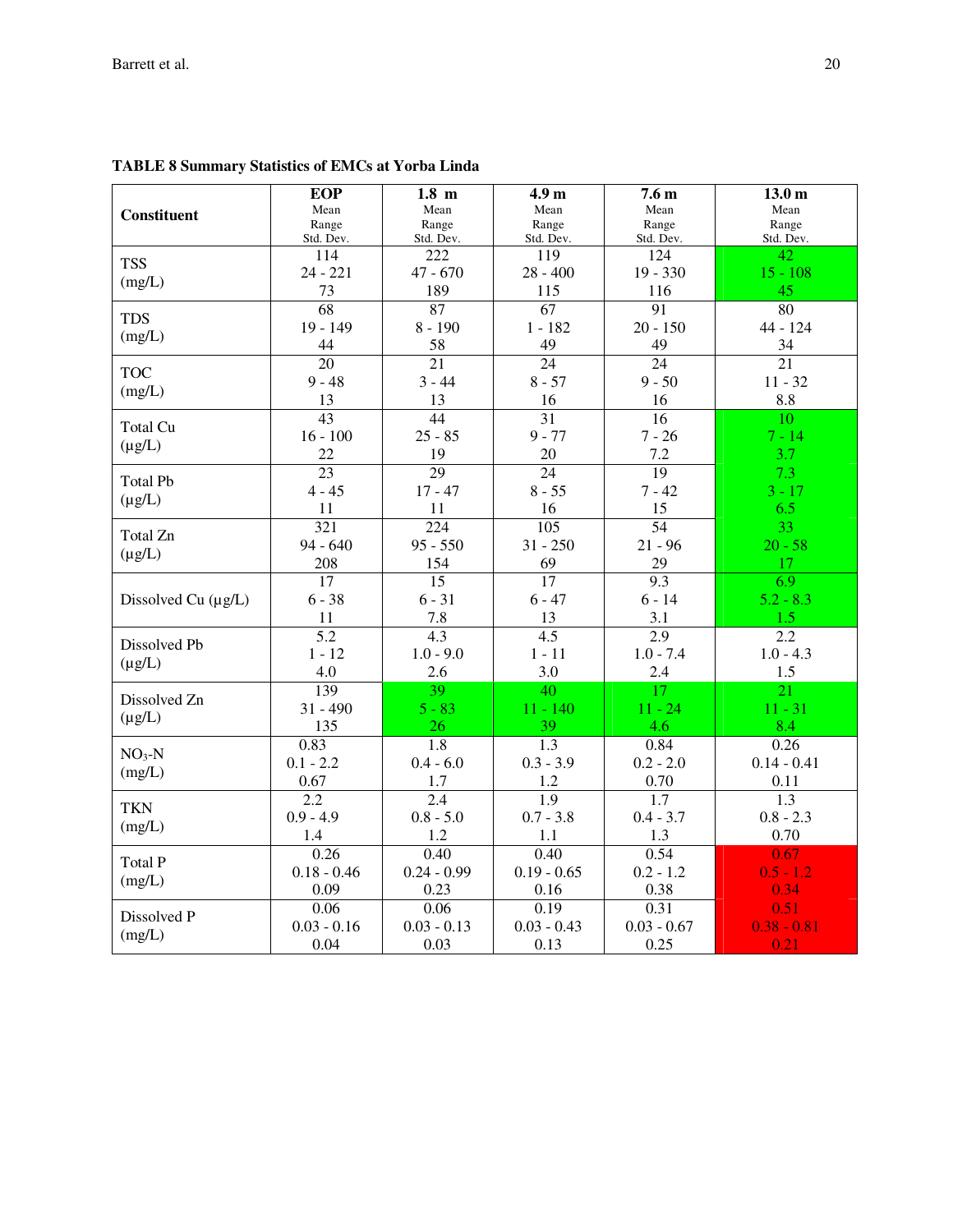|                          | <b>EOP</b>       | 2.6 <sub>m</sub> | 4.9 <sub>m</sub> | 8.0 <sub>m</sub> | 9.9 <sub>m</sub> |
|--------------------------|------------------|------------------|------------------|------------------|------------------|
| <b>Constituent</b>       | Mean             | Mean             | Mean             | Mean             | Mean             |
|                          | Range            | Range            | Range            | Range            | Range            |
|                          | Std. Dev.        | Std. Dev.        | Std. Dev.        | Std. Dev.        | Std. Dev.        |
| <b>TSS</b>               | 71               | 161              | 330              | 280              | 626              |
| (mg/L)                   | $11 - 257$       | $34 - 680$       | $56 - 1300$      | $77 - 538$       | $50 - 2600$      |
|                          | 81               | 213              | 419              | 167              | 812              |
| <b>TDS</b>               | $\overline{66}$  | 100              | $\overline{81}$  | 81               | $\overline{59}$  |
| (mg/L)                   | $26 - 110$       | $16 - 230$       | 14 - 172         | $12 - 163$       | $8 - 100$        |
|                          | 34               | 74               | 52               | 54               | 38               |
| <b>TOC</b>               | 31               | 33               | 30               | $\overline{31}$  | 26               |
| (mg/L)                   | $9 - 96$         | $9 - 83$         | $9 - 90$         | $9 - 85$         | $9 - 73$         |
|                          | 30               | 26               | 27               | 27               | 22               |
| Total Cu                 | 38               | 36               | 37               | 32               | 40               |
| $(\mu g/L)$              | $16 - 100$       | $20 - 72$        | $14 - 71$        | $18 - 53$        | $21 - 67$        |
|                          | 27               | 18               | 19               | 12               | 15               |
| <b>Total Pb</b>          | 8.4              | 12               | 16               | 16               | $\overline{27}$  |
|                          | $4 - 13$         | $4 - 32$         | $5 - 42$         | $6 - 31$         | $6 - 52$         |
| $(\mu g/L)$              | 3.2              | 8.8              | 13               | 9.0              | 17 <sup>°</sup>  |
|                          | 349              | 184              | 196              | 191              | 404              |
| Total Zn                 | $150 - 800$      | $62 - 640$       | $44 - 630$       | $79 - 510$       | $120 - 1800$     |
| $(\mu g/L)$              | 237              | 188              | 190              | 139              | 570              |
|                          | 26               | 24               | 23               | 19               | 18               |
| Dissolved Cu $(\mu g/L)$ | $11 - 87$        | $12 - 61$        | $14 - 62$        | $10 - 40$        | $10 - 39$        |
|                          | 25               | 16               | 16               | 9.3              | 9.5              |
|                          | 2.6              | 2.0              | 3.0              | 3.4              | 3.0              |
| Dissolved Pb             | $1.0 - 5.5$      | $1.0 - 3.4$      | $1.0 - 3.9$      | $1.0 - 5.8$      | $1.0 - 6.3$      |
| $(\mu g/L)$              | 1.4              | 0.79             | 0.89             | 1.3              | 1.7              |
|                          | $\overline{261}$ | 55               | 49               | 53               | 56               |
| Dissolved Zn             | $99 - 700$       | $29 - 140$       | $18 - 120$       | $25 - 94$        | $21 - 110$       |
| $(\mu g/L)$              | 206              | 36               | 31               | 21               | 28               |
|                          | 0.94             | 1.1              | 1.1              | 0.88             | 0.65             |
| $NO3-N$                  | $0.3 - 3.6$      | $0.4 - 2.5$      | $0.5 - 2.7$      | $0.3 - 1.9$      | $0.2 - 1.6$      |
| (mg/L)                   | 1.1              | 0.77             | 0.72             | 0.59             | 0.48             |
|                          | $\overline{3.7}$ | $\overline{3.5}$ | $\overline{3.8}$ | 4.8              | 4.6              |
| <b>TKN</b>               | $1 - 13$         | $1.4 - 8.0$      | $1.2 - 9.1$      | $2 - 13$         | $2 - 14$         |
| (mg/L)                   | 4.0              | 2.3              | 2.9              | 4.0              | 4.3              |
|                          | 0.57             | 0.52             | 0.69             | 0.48             | 0.80             |
| <b>Total P</b>           | $0.1 - 2.3$      | $0.2 - 1.1$      | $0.2 - 1.8$      | $0.09 - 0.84$    | $0.5 - 1.1$      |
| (mg/L)                   | 0.72             | 0.30             | 0.58             | 0.25             | 0.26             |
|                          | 0.18             | 0.26             | 0.27             | 0.27             | 0.28             |
| Dissolved P              | $0.03 - 0.54$    | $0.03 - 0.69$    | $0.03 - 0.86$    | $0.04 - 0.72$    | $0.05 - 0.81$    |
| (mg/L)                   | 0.20             | 0.24             | 0.30             | 0.25             | 0.30             |

# **TABLE 9 Summary Statistics of EMCs at Moreno Valley**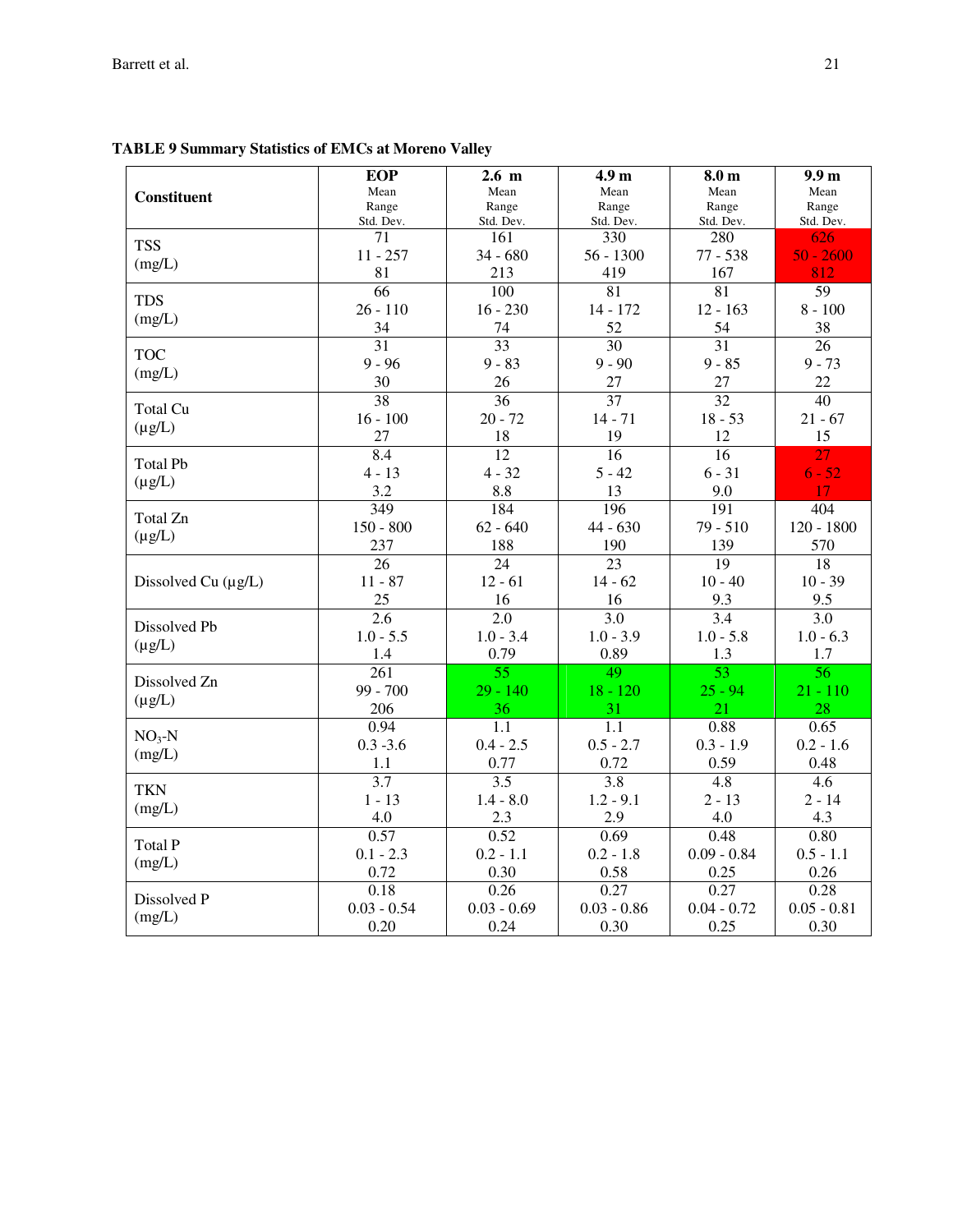| <b>Site</b>   | Distance (m)  |
|---------------|---------------|
| Redding       | 4.2           |
| Sacramento    | 4.6           |
| San Rafael    | $8.3*$        |
| Cottonwood    | $9.2*$        |
| San Onofre    | 9.9           |
| <b>Irvine</b> | 13            |
| Yorba Linda   | 13            |
| Moreno Valley | Not Effective |

## **TABLE 10 Shortest Effective Length for each RVTS**

\*shortest distance monitored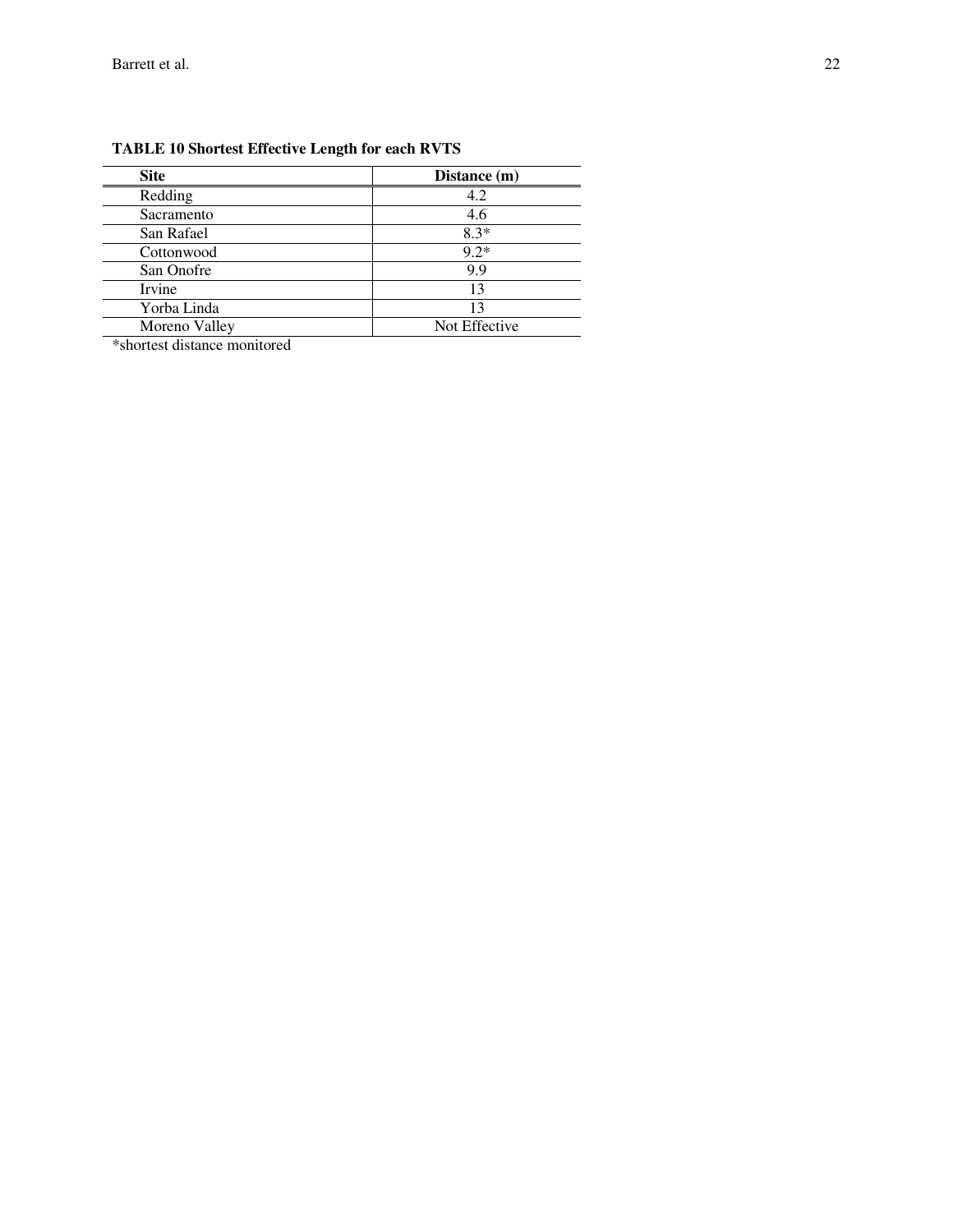| <b>Site</b>   | <b>Edge of Pavement</b><br>(mg/L) | <b>Discharge Concentration</b><br>(mg/L) |
|---------------|-----------------------------------|------------------------------------------|
| Redding       | 49                                |                                          |
| Sacramento    | 53                                | 24                                       |
| San Rafael    | 70                                | 19                                       |
| Cottonwood    | 88                                | 19                                       |
| San Onofre*   | 104                               | 90                                       |
| Irvine*       | 127                               | 25                                       |
| Yorba Linda*  | 114                               | 42                                       |
| Moreno Valley |                                   | 626                                      |

## **TABLE 11 TSS Equilibrium Concentration for Each Test Site**

\*Gophers present in test strip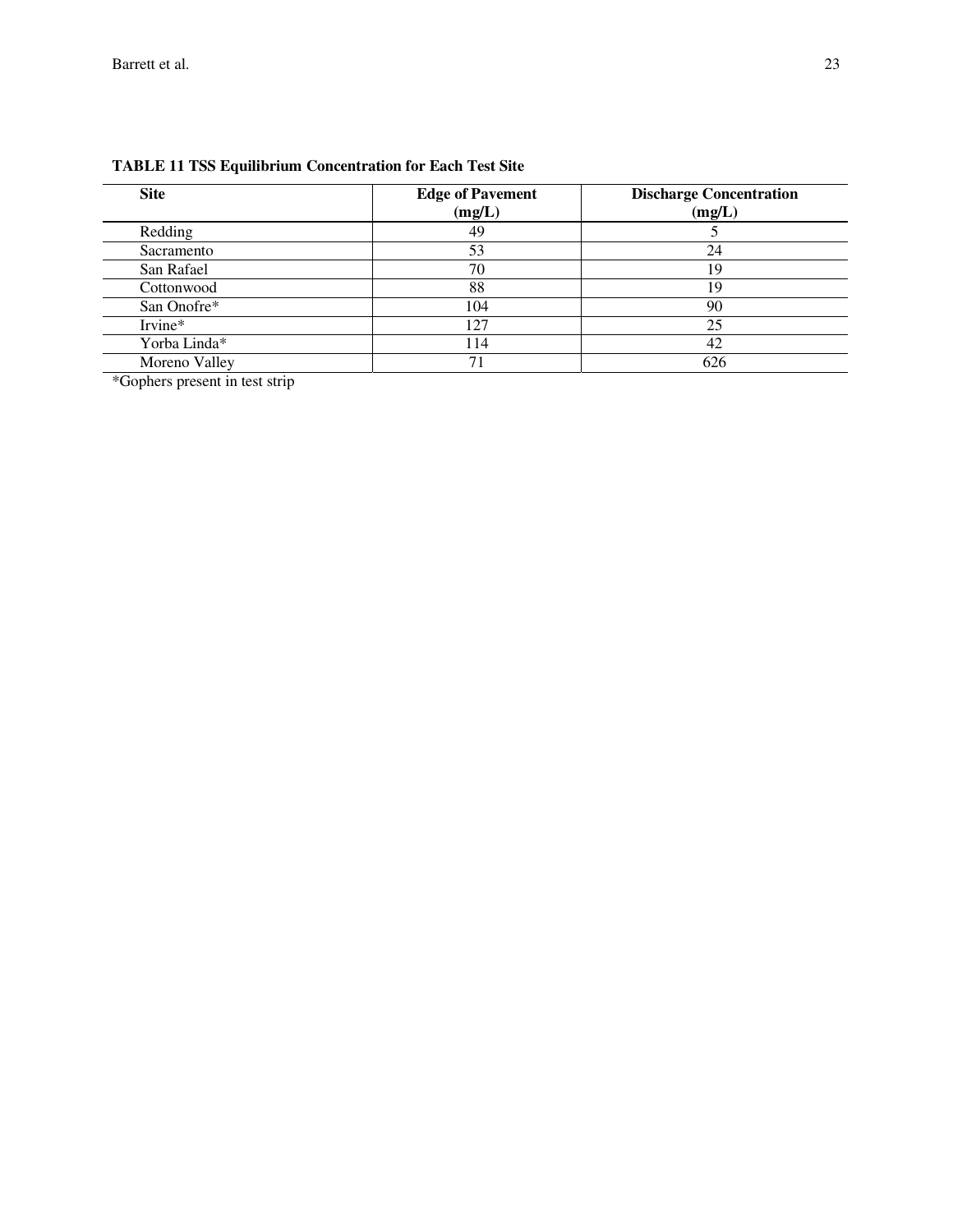| <b>Site</b>    | <b>TSS</b> | Copper | Lead | Zinc |
|----------------|------------|--------|------|------|
| Redding        | 97         | 76     | 84   | 90   |
| Sacramento     | 85         | 83     | 87   | 87   |
| Camp Pendleton |            | 88     | 83   | 92   |
| San Rafael     | 96         | 98     | 98   |      |
| Cottonwood     | 96         | 95     | 95   |      |
| Irvine         | 97         | 98     | 99   | 99   |
| Yorba Linda    | 94         | 96     | 95   | 98   |
| Moreno Valley  |            | 46     | -63  | 68   |

**TABLE 12 Total Load Reduction (%) at Minimum Effective Width**